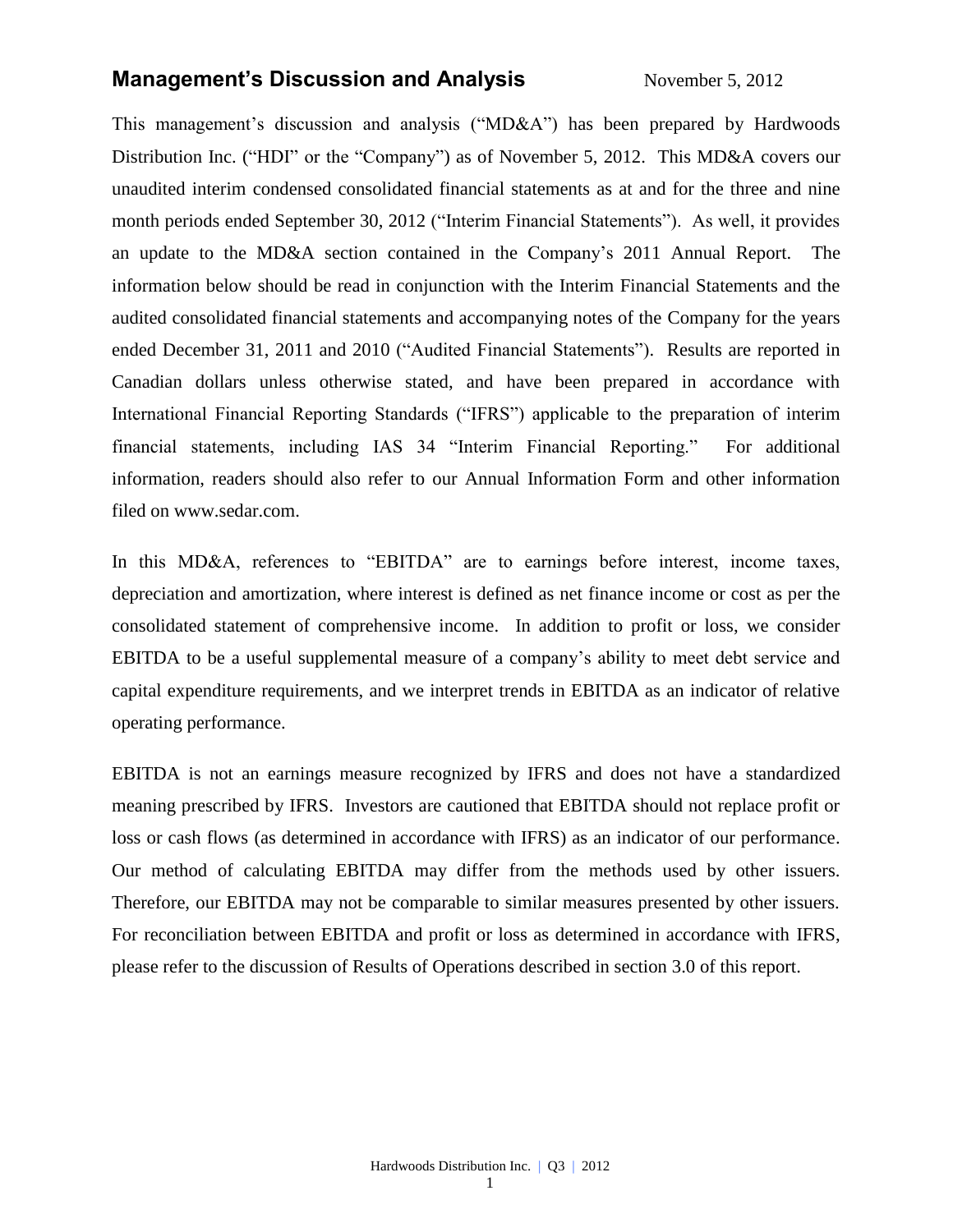

## **Contents**

This MD&A includes the following sections:

- 1.0 Executive Summary
	- 1.1 Overview
	- 1.2 Outlook
- 2.0 Background
	- 2.1 Company Overview
	- 2.2 Business and Industry Overview
- 3.0 Results of Operations
	- 3.1 Three Month Periods Ended September 30, 2012 and September 30, 2011
	- 3.2 Nine Month Periods Ended September 30, 2012 and September 30, 2011
- 4.0 Quarterly Financial Information and Seasonality
- 5.0 Liquidity and Capital Resources
	- 5.1 Cash Flows from Operating, Investing and Financing Activities
	- 5.2 Working Capital
	- 5.3 Revolving Credit Facilities and Debt Management Strategy
	- 5.4 Contractual Obligations
	- 5.5 Off-Balance Sheet Arrangements
	- 5.6 Financial Instruments
	- 5.7 Share Data
	- 5.8 Dividends
- 6.0 Related Party Transactions
- 7.0 Critical Accounting Estimates and Adoption of Changes in Accounting Policies
	- 7.1 Critical Accounting Estimates
	- 7.2 Adoption of New Accounting Standards
- 8.0 Risks and Uncertainties
- 9.0 Internal Control over Financial Reporting
- 10.0 Note Regarding Forward Looking Information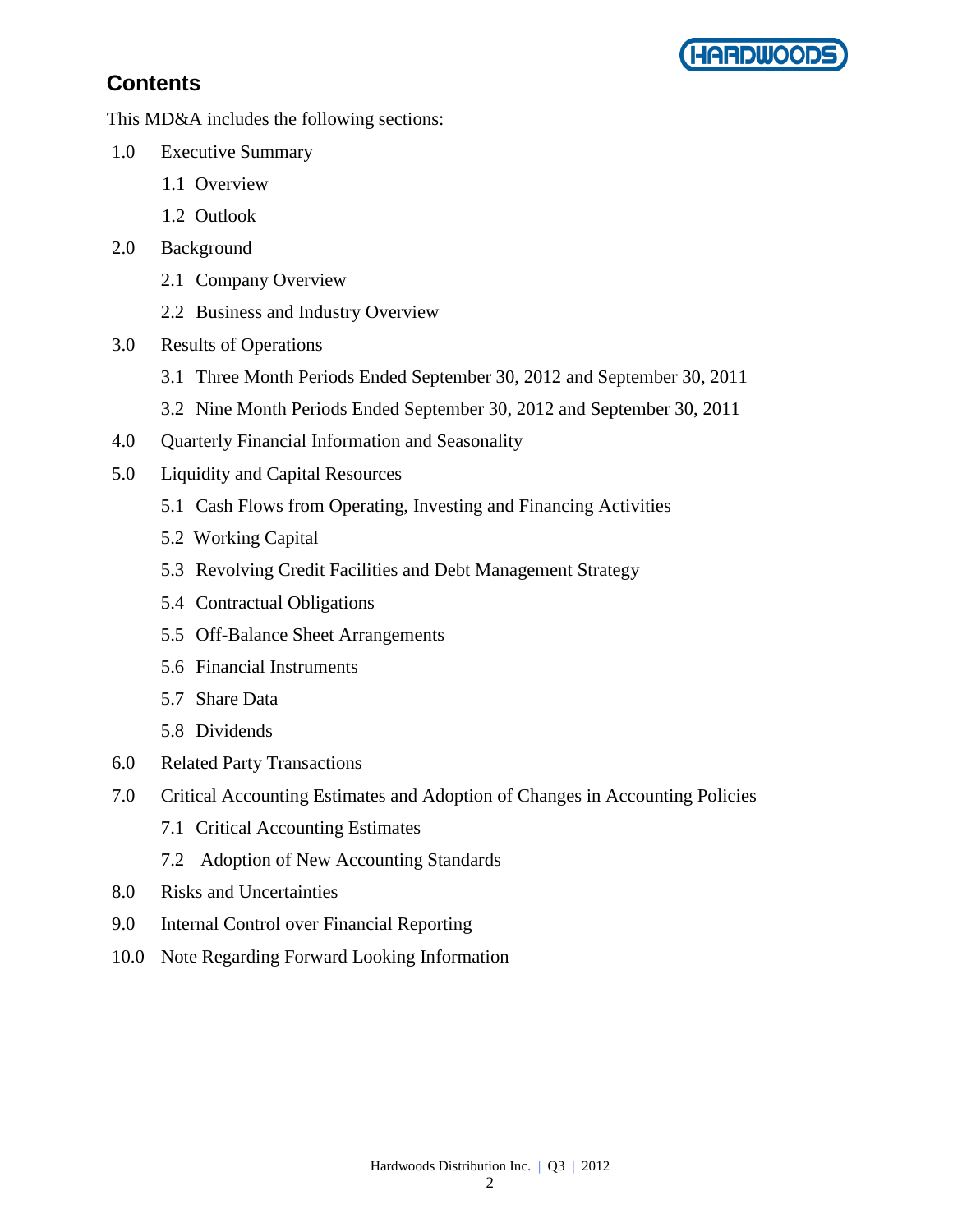## **1.0 Executive Summary**

### 1.1 Overview

With market conditions improving and our business strategies helping us capitalize on increased demand, we achieved strong operating results in the third quarter and first nine months of 2012. For the three months ended September 30, 2012, sales increased 39.2%, gross profit was up 38.8% and EBITDA climbed 71.8% compared to the third quarter of 2011. Year-to-date results were also significantly stronger, with revenue increasing 39.6%, gross profit up 40.1% and EBITDA climbing 97.7% compared to the first nine months of 2011.

Profit, while benefitting from the improved EBITDA results, did not increase on a year-overyear basis. This primarily reflects higher-than-normal income tax recoveries in the 2011 periods relating to our conversion to a corporation and our acquisition of the Paxton operations. These recoveries were not present in the 2012 results. The year-over-year change in profit also reflects the impact of non-cash foreign exchange losses incurred in 2012, arising from the impact of changes in the Canadian/US dollar exchange rate on translation of intercompany debt for reporting purposes.

1.9

**EBITDA (C\$ millions)**

2010 2011 2012

3.3

 $-0.2$ <br>2010

5.6

**Profit (C\$ millions)**

1.3

2010 2011 2012

50.6 57.4 79.9 2010 2011 2012 **Sales (C\$ millions)**

*Three Months Ended September 30th :*





1.4

Hardwoods Distribution Inc. | Q3 | 2012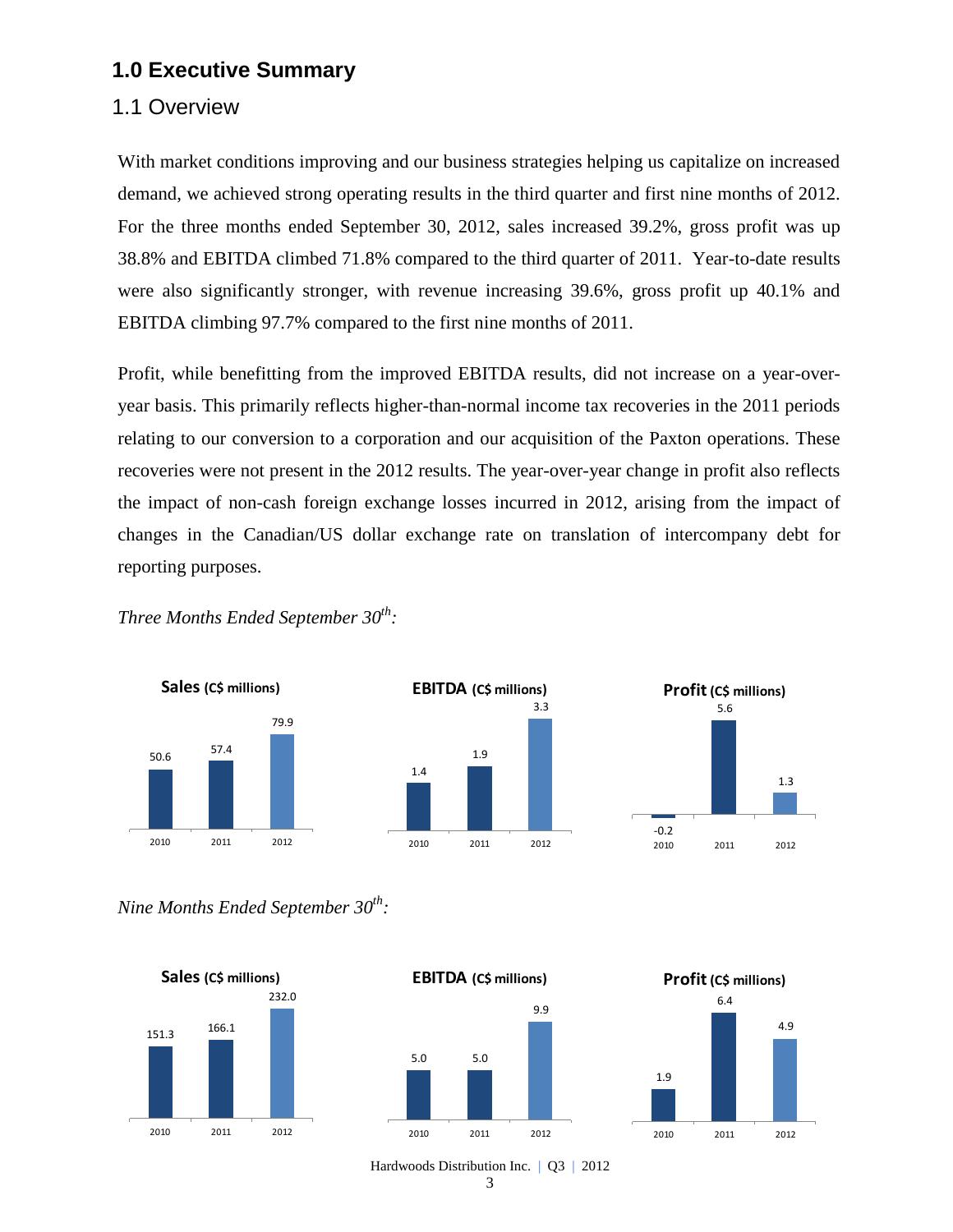The continued strengthening of our operating results reflects improvements in US market conditions, and more specifically our ability to tap this growing demand. According to the US Census Bureau, the US residential housing market strengthened significantly in 2012, with the seasonally adjusted annual rate of housing starts climbing to 872,000 in September 2012, the highest level achieved in four years. Demand from the US recreational vehicle (RV) manufacturing sector was also strong and commercial construction demand remained solid. Hardwood lumber prices were generally stable through both the third quarter and first nine months of the year.

Hardwoods began preparing for a recovery in the US residential construction market over a year ago with the addition of new sales personnel, continued expansion of our product lines, and the September 2011 acquisition of the Frank Paxton Lumber Company ("Paxton"), which expanded our presence in five US markets. The timeliness of these strategies has enabled us to fully capitalize on the market improvements. Our US operations, as measured in US dollars, achieved third quarter organic sales growth of 22.5%, supplemented by acquisition-related growth of 31.9%. Improving demand and the success of our market expansion strategies also enabled us to re-open our Sacramento branch during the third quarter, bringing our total number of branches in California to three.

The Canadian residential construction market was generally less affected by the economic downturn, and as such, the Canadian market is not experiencing the demand gains that we are seeing in the US. However our strategies have continued to help us build sales in all of our Canadian markets, and particularly in Alberta, BC and Ontario. As a result of our efforts, our Canadian operations achieved organic growth of 8.4% during the third quarter.

While we are encouraged by the recovery taking place in the US residential construction market, we note that competition remains intense in all of our markets and continues to constrain product prices and margins. The addition of Paxton's value-added products helped to sustain our gross profit margins at 17.6% in the third quarter and 17.7% for the first nine months, in line with a year ago.

As expected, our operating expenses were higher year-over-year due to the addition of the Paxton operations. However as a percentage of sales, our operating expenses continue to decline, reflecting the efficiencies of larger scale and continued cost discipline.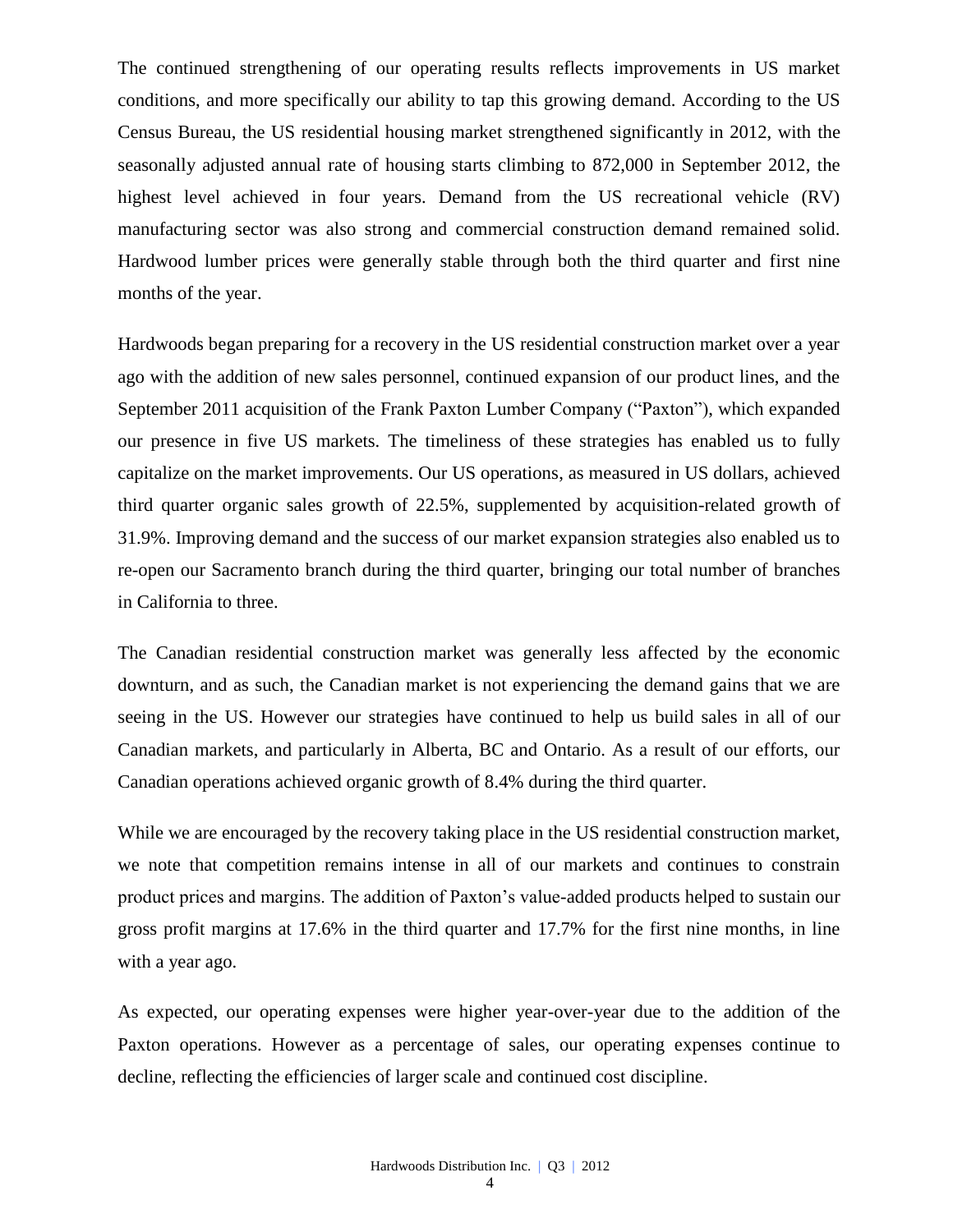Financially, we continued to maintain a strong balance sheet. As at September 30, 2012, we had a conservative debt-to-total capital ratio of 27.8% and over \$16 million of unused borrowing capacity, which provides the flexibility to continue implementing our strategy, including pursuing attractive acquisition opportunities that provide a strong strategic fit.

### 1.2 Outlook

Forecasters predict that US housing starts will continue to benefit from stabilizing house prices, low mortgage rates and near record low home inventories over the next year, and are predicting rates of growth for 2013 similar to those experienced in 2012. Given that hardwood products are typically applied at the final stages of house construction (typically 9 to 12 months after house construction starts), we expect to see higher demand for our products continuing well into 2014. The outlook for the US repair and remodeling market is also positive with growth of 5% or better forecast for 2013 by Harvard's Joint Center for Housing Studies. Indicators for commercial construction are for continued steady growth of 2% to 5% in 2013.

The positive outlook for the US market is tempered by fragility in the broader US economy and ongoing concerns related to high unemployment, high levels of US government debt and the risk of macroeconomic shock from Europe's debt crisis. In addition, on September 27, 2012, an antidumping and countervailing duty case was initiated in the US against imported hardwood plywood panels produced in China. If trade duties were levied against Chinese hardwood plywood, this would impact our business in the United States. These impacts may include material changes to the selling prices, margins, and/or product supply availability of both imported and domestically manufactured hardwood plywood. We are closely monitoring proceedings in the trade dispute and investigating a range of alternative supply solutions for our customers should it become necessary. However, the resulting impact on markets and therefore on Hardwoods business cannot be determined at this time. It is estimated that sales of hardwood plywood imported from China for resale to the Company's customers located in the United States comprised approximately 14.6% of Hardwoods total revenues in the third quarter of 2012 and 13.5% in the first nine months of 2012.

The outlook for the Canadian market is also cautious with housing starts expected to decline slightly in 2013 according to the Canada Mortgage and Housing Corporation. Modest growth is expected to continue in the renovation and commercial construction markets in the range of 3% to 4% annually.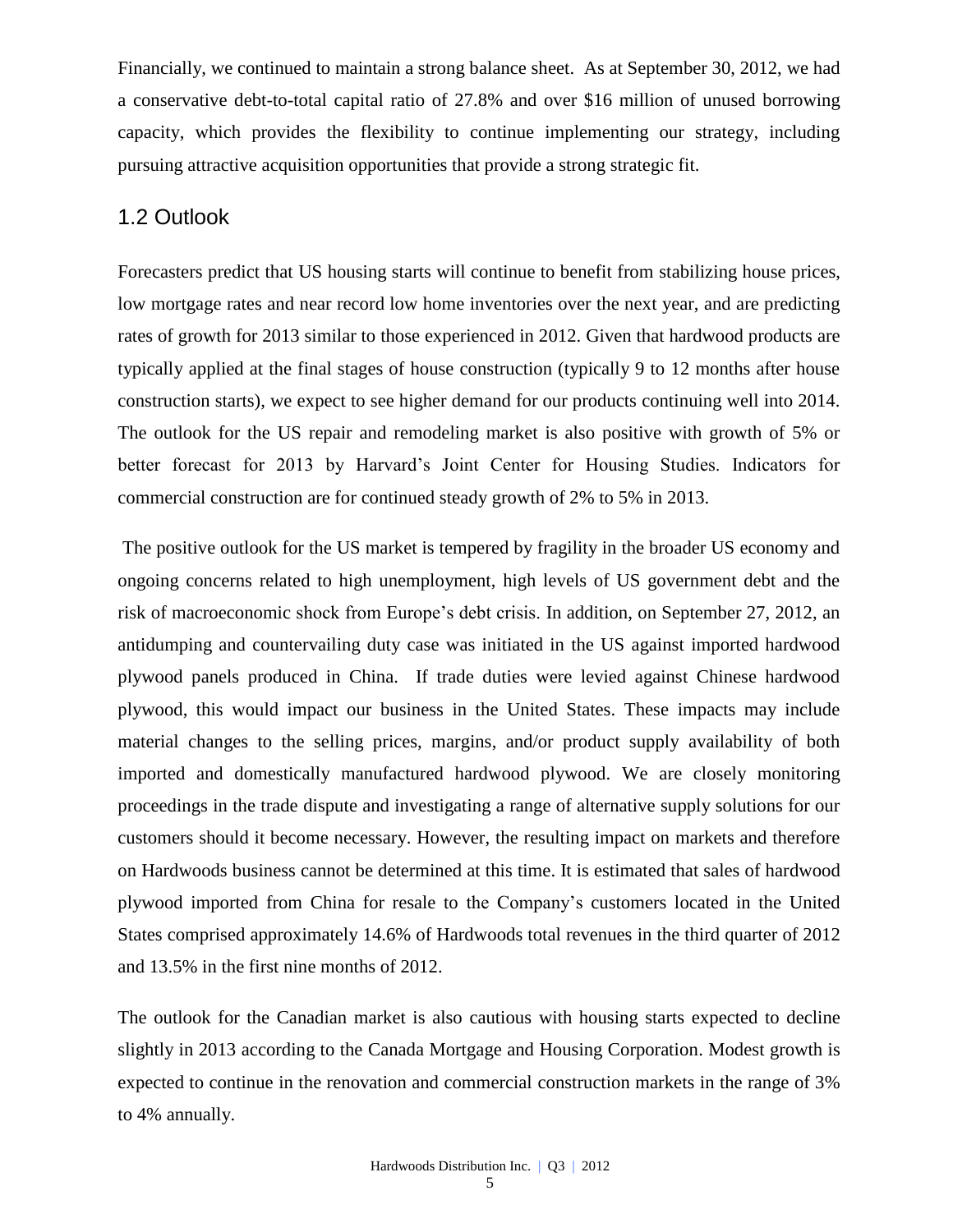Given the mixed market influences, we will continue to focus on capturing available market related growth and to rely on our strategies to drive ongoing performance improvements. Specifically, we will continue to:

- Strengthen our presence in the commercial and institutional construction markets.
- Leverage our ability to source high-quality products from international markets.
- Solidify and further expand our presence in selected geographic markets where we see opportunities for growth.

Key priorities for the balance of the year will be to continue executing our growth and operating strategies, including seeking out acquisition opportunities that further increase shareholder value.

## **2.0 Background**

### 2.1 Company Overview

Hardwoods Distribution Inc. is a publicly traded company that holds, indirectly, a 100% ownership interest in Hardwoods Specialty Products LP and Hardwoods Specialty Products US LP (collectively, "Hardwoods" or the "Business"). The Company was formed in order to convert Hardwoods Distribution Income Fund (the "Fund") from an income trust structure to a corporation. The Fund was converted to a corporation by way of a plan of arrangement effective July 1, 2011, and the Fund was wound up into HDI. Hardwoods Distribution Inc. is listed on the [Toronto Stock Exchange and trades under the symbol](http://tmx.quotemedia.com/quote.php?qm_symbol=TPK&locale=EN) HWD.

## 2.2 Business and Industry Overview

Serving customers for over 50 years, Hardwoods is one of North America's largest distributors of high-grade hardwood lumber and specialty sheet goods to the cabinet, moulding, millwork, furniture and specialty wood products industries. At September 30, 2012 we operated 31 distribution facilities located in 16 states and 5 provinces throughout North America. To maximize inventory management, we utilize a hub and spoke distribution system, with major hub distribution centres holding the bulk of our inventory and making regular truck transfers to replenish stock in satellite distribution centres that are located in smaller markets.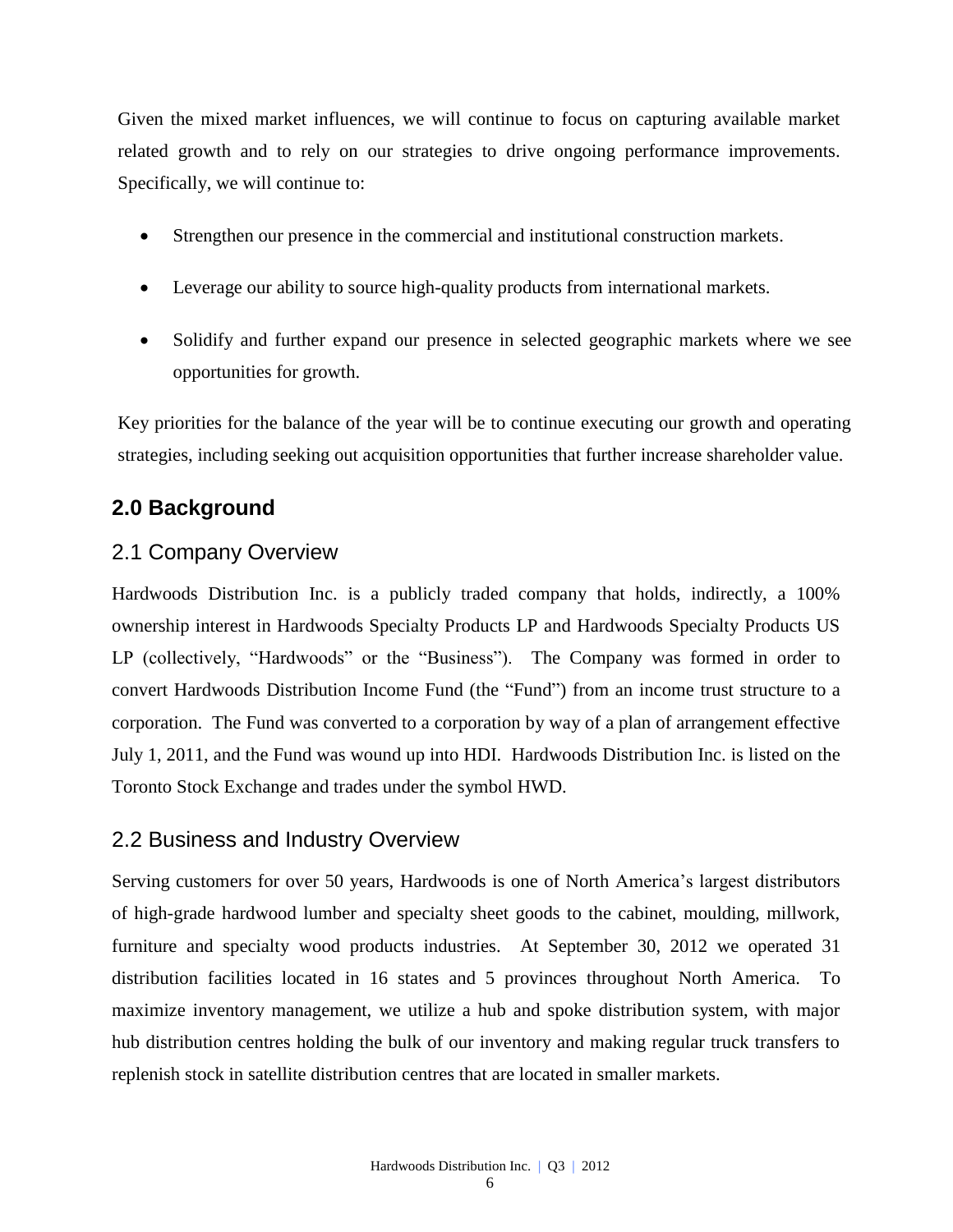Approximately one third of our product mix is made up of high-grade hardwood lumber. The balance is made up of sheet goods and other specialty products, including hardwood plywood and non-structural sheet goods such as medium-density fiberboard, particleboard and melaminecoated stock. Our sheet goods and lumber are complementary product lines; both are key products used by our customers in the manufacture of their end-use products.

Our role in the industry is to provide the critical link between mills that manufacture large volumes of hardwood lumber and sheet goods, and industrial customers that require smaller quantities of many different hardwood products for their own manufacturing processes. We provide a means for hundreds of hardwood mills to get their product to thousands of small-tomid-sized industrial manufacturers. We add value to our suppliers by buying their product in volume and paying them promptly, effectively acting as their third-party sales force. We add value for our customers by providing them with the materials they need on a just-in-time basis, remanufacturing materials to customer specifications where required, selling in smaller quantities and offering a wider range of product selection than the customer would be able to purchase directly from an individual mill. We also provide an important source of financing for our customers by allowing them to buy material from us on approved credit.

Our customer base manufactures a range of end-use products, such as cabinetry, furniture and custom millwork. These products in turn are sold into multiple sectors of the economy, including new home construction, renovation, non-residential construction and institutional markets. As a result of this diversity, it is difficult to determine with certainty what proportion of our products ends up in each sector of the economy. We estimate at least 50% of our products are used in new residential construction, in the form of cabinets, mouldings, custom finishing, and home furniture. We believe the balance of our products end up in other sectors of the economy not associated with new residential construction, such as home renovations, finishing millwork for office buildings, restaurant and bar interiors, hotel lobbies, retail point-of-purchase displays, schools, hospitals, custom motor coaches, yacht interiors and other specialty areas.

The majority of the hardwood lumber distributed in North America is harvested from North American hardwood forests, located principally in the Eastern United States, and is milled by hundreds of small mills. Imported hardwood lumber is largely limited to specialty species that generally do not compete with domestic hardwood lumber. Sheet goods are generally produced in North America by large manufacturers using domestic hardwoods and other materials, although imported hardwood plywood volumes have been increasing. Both domestic and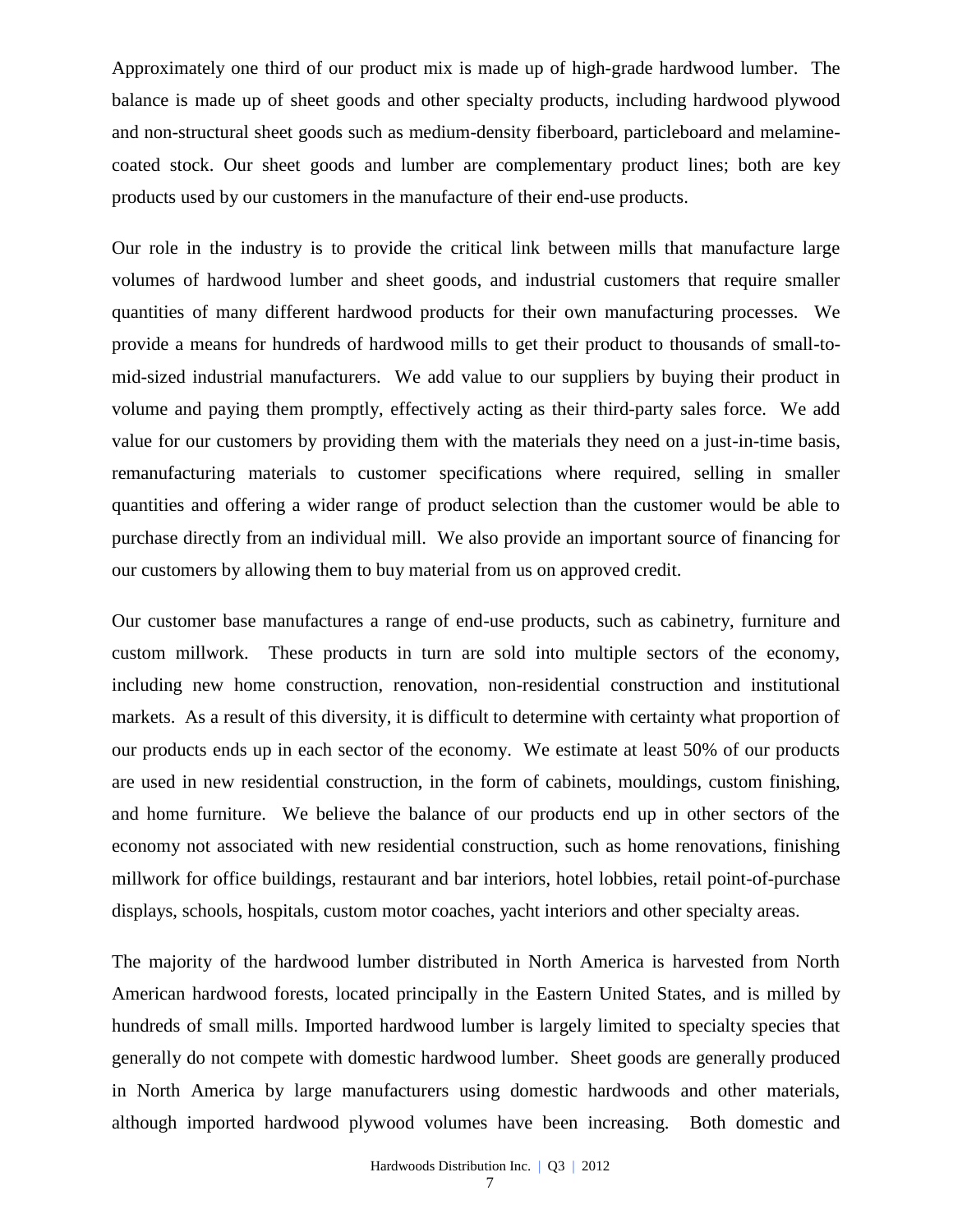imported hardwood lumber and plywood are distributed principally by third parties such as us. Historically, balanced supply and demand conditions have resulted in a stable pricing environment for hardwood lumber and hardwood plywood. More recently, global economic conditions and weaker US housing markets have caused prices for hardwood lumber products to remain below the 10-year average.

The North American residential construction market, which is a key market for the hardwood products we distribute, is now experiencing a recovery after a significant economic downturn. However, current levels of housing and construction activity remain low relative to both historical norms and expected longer-term population and housing trends. Accordingly we believe that as the economic recovery strengthens, prospects for our industry are attractive.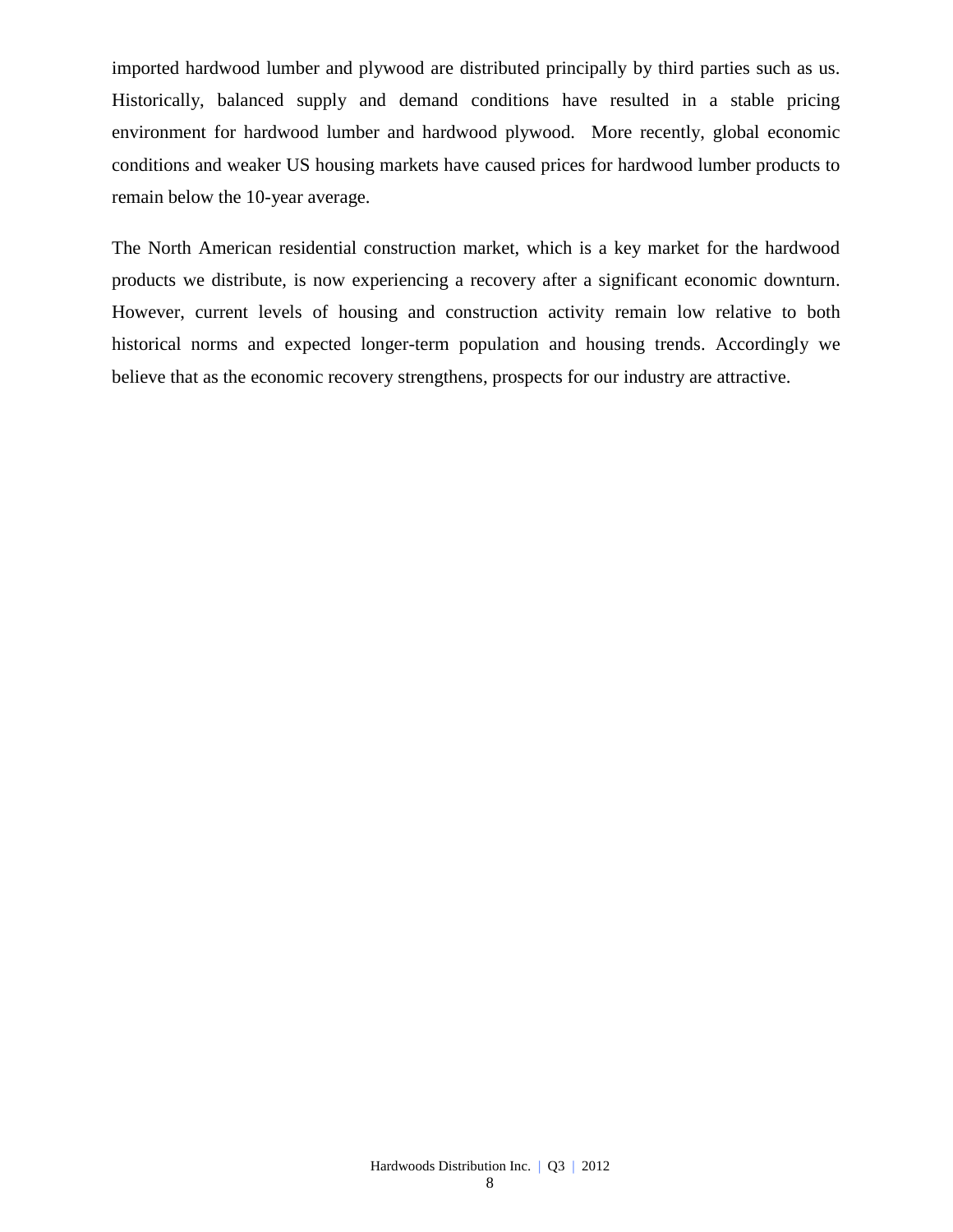## **3.0 Results of Operations**

# 3.1Three Months Ended September 30, 2012 and September 30, 2011

Severed Unaudited Consolidated Financial biories after the biories of Canadia September 30, 2012, and the prior of Canadia and the same period in the biories of Consolidated Consolidates of Consolidates and the prior of Ca **\$ Increase % Increase 2012 2011 ( Decrease) (Decrease)** Total sales 6 19.862 57,372 5 22,490 39.2% *Sales in the US (US\$) 57,421 37,187 20,234* 54.4% *Sales in Canada 22,672 20,908 1,764* 8.4% Gross profit 3,927 38.8% *Gross profit % 17.6% 17.6%* Operating expenses 31.3% (11,047) (8,412) 2,635 31.3% Profit from operating activities 3,001 1,709 1,292 75.6% 312 219 93 42.5% amortization and non-controlling interest ("EBITDA")  $\qquad$  \$ 3,313 \$ 1,928 \$ 1,385 71.8% Add (deduct): Depreciation and amortization (312) (219) 93 42.5% Net finance (costs) income (574) 725 1,299 179.2% Income tax (expense) recovery (1,163) 3,171 4,334 136.7% Profit for the period  $\frac{1}{264}$   $\frac{1}{264}$   $\frac{5}{605}$   $\frac{5}{8}$   $\frac{(4,341)}{1714\%}$   $\frac{-77.4\%}{1714\%}$ Basic and fully diluted profit per share/unit  $\qquad$  \$ 0.08 \$ 0.35 0.350 0.350 Average Canadian dollar exchange rate for one US dollar 0.995 0.995 0.981 Earnings before interest, taxes, depreciation and **For the three months For the three months Ended September 30, Ended September 30,** Add: Depreciation and amortization

#### **Sales**

For the three months ended September 30, 2012, total sales increased to \$79.9 million, up 39.2% from \$57.4 million during the same period in 2011. This was our highest quarterly sales result in five years.

Sales in our US operations were US\$57.4 million, an increase of US\$20.2 million or 54.4% compared to the same period in the prior year. Approximately US\$12.3 million of this growth was provided by the Paxton operations, which were acquired on September 19, 2011. The remaining US\$7.9 million increase reflects organic sales growth of 22.5% from existing US operations. Our California operations continued to grow sales with a resurgence of regional demand leading to the re-opening of the Sacramento branch. We also capitalized on strong RV manufacturing activity in the Lake States region and continued strong demand in Texas. As discussed in section 1.0 of the report, strong organic sales growth from our US operations has been driven not only by growing demand, but also reflects the continued success of our corporate strategies to expand sales.

Sales in Canada, a market which has seen more stable ongoing demand for hardwoods throughout the recent economic downturn and is not affected by the Paxton acquisition, increased by a steady \$1.8 million or 8.4% in the third quarter. Our Canadian branch locations cover from BC through to Ontario, and all regions reported sales growth in the three months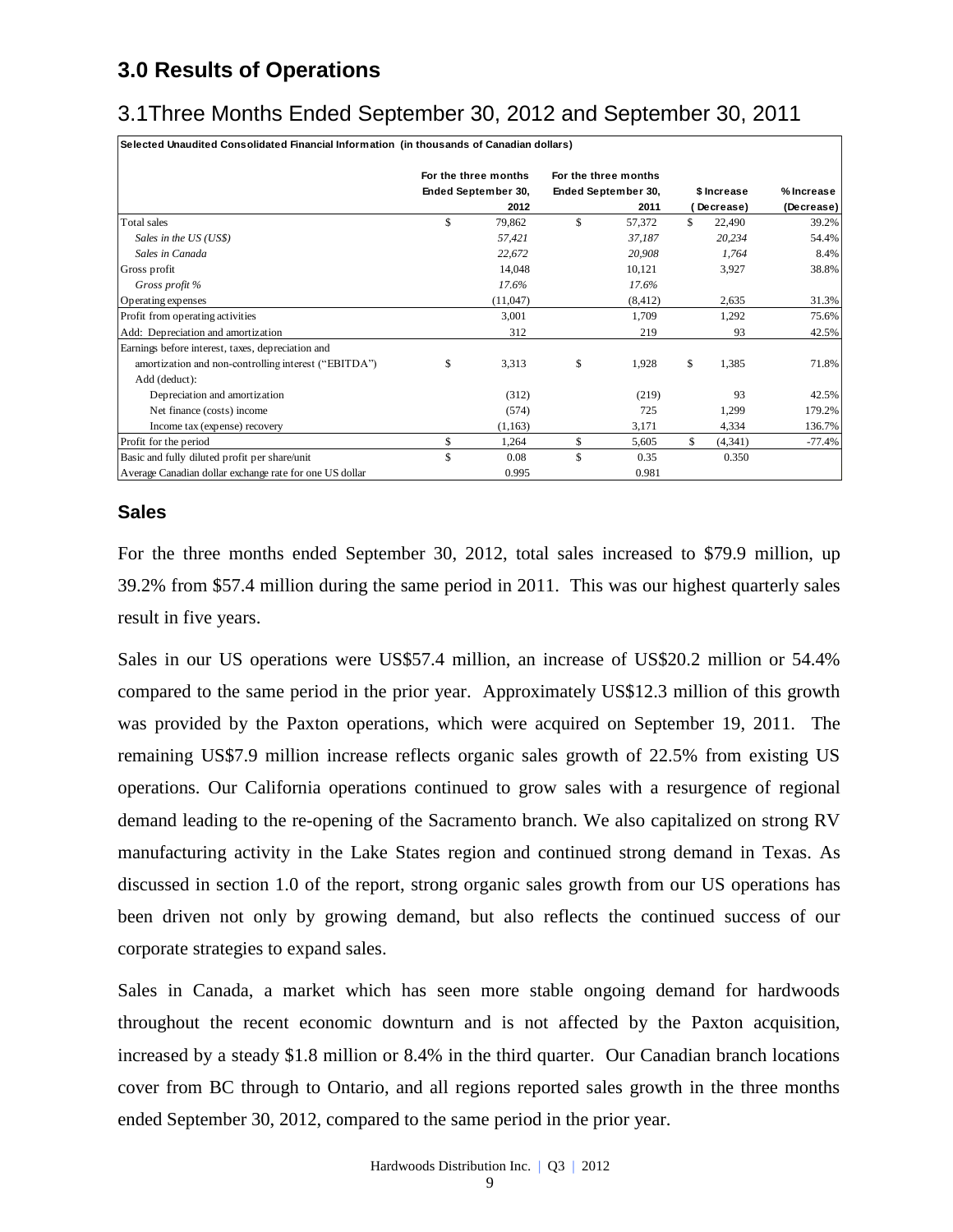### **Gross Profit**

Gross profit for the three months ended September 30, 2012 was \$14.0 million, an increase of \$3.9 million, or 38.8%, from \$10.1 million in the third quarter of 2011. This improvement reflects higher sales for the period. As a percentage of sales, third quarter gross profit was 17.6%, unchanged from the same period in 2011.

### **Operating Expenses**

Third quarter operating expenses were \$11.0 million, compared to \$8.4 million during the same period in 2011, an increase of \$2.6 million. This increase primarily reflects incremental expenses related to the acquired Paxton operations. As a percentage of sales, third quarter 2012 operating expenses were 13.8% of sales, down from 14.7% in 2011, reflecting economies of scale related to our larger size and continued cost management throughout our operations. In addition expenses of \$0.1 million relating to our acquisition of Paxton in the third quarter of 2011 were not repeated in the current year period.

### **EBITDA**

For the three months ended September 30, 2012, EBITDA increased to \$3.3 million, up \$1.4 million from \$1.9 million in the third quarter of 2011. The significant year-over-year improvement in EBITDA reflects the \$3.9 million increase in gross profit, partially offset by the \$2.6 million increase in operating expenses.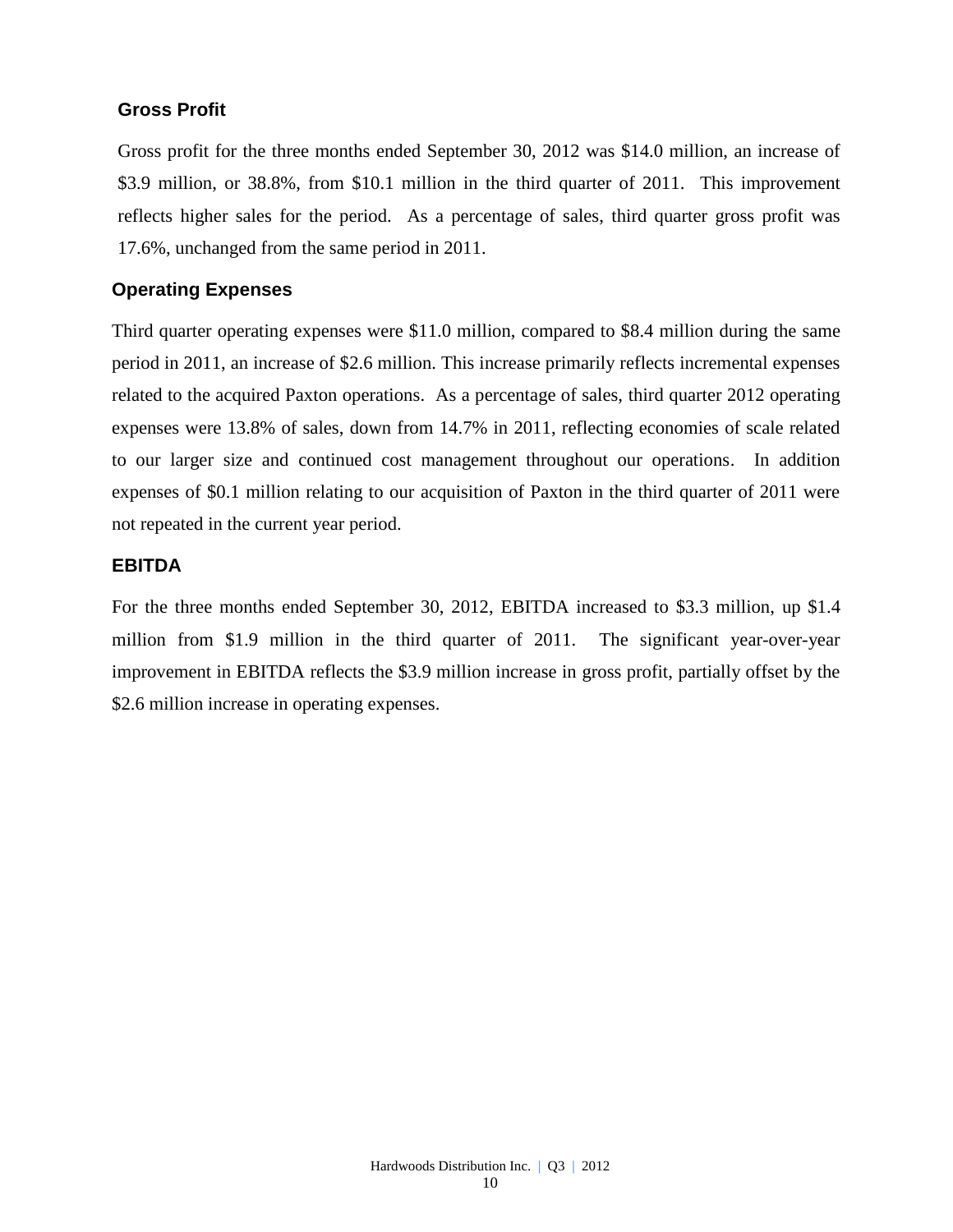| (in thousands of Canadian dollars)                                                                                                                                                                                                                                                                                                                                                                                                                                                                                                                                                                                                                                                                                            | Three months<br>ended | Three months<br>ended |                           |
|-------------------------------------------------------------------------------------------------------------------------------------------------------------------------------------------------------------------------------------------------------------------------------------------------------------------------------------------------------------------------------------------------------------------------------------------------------------------------------------------------------------------------------------------------------------------------------------------------------------------------------------------------------------------------------------------------------------------------------|-----------------------|-----------------------|---------------------------|
|                                                                                                                                                                                                                                                                                                                                                                                                                                                                                                                                                                                                                                                                                                                               | $30-Sep$<br>2012      | 30-Sep<br>2011        | \$ Increase<br>(Decrease) |
| Finance expense:                                                                                                                                                                                                                                                                                                                                                                                                                                                                                                                                                                                                                                                                                                              |                       |                       |                           |
| Interest on bank indebtedness                                                                                                                                                                                                                                                                                                                                                                                                                                                                                                                                                                                                                                                                                                 | \$<br>(219)           | \$<br>(113)           | \$<br>106                 |
| Amortization of deferred finance cost                                                                                                                                                                                                                                                                                                                                                                                                                                                                                                                                                                                                                                                                                         |                       | (27)                  | (27)                      |
| Accretion of finance lease obligation                                                                                                                                                                                                                                                                                                                                                                                                                                                                                                                                                                                                                                                                                         | (20)                  | (22)                  | (2)                       |
| Change in fair value of                                                                                                                                                                                                                                                                                                                                                                                                                                                                                                                                                                                                                                                                                                       |                       |                       |                           |
| non-controlling interest                                                                                                                                                                                                                                                                                                                                                                                                                                                                                                                                                                                                                                                                                                      |                       |                       |                           |
| Write-off of uncollectible interest on trade receivables                                                                                                                                                                                                                                                                                                                                                                                                                                                                                                                                                                                                                                                                      | 3                     |                       | (3)                       |
| Foreign exchange losses                                                                                                                                                                                                                                                                                                                                                                                                                                                                                                                                                                                                                                                                                                       | (447)                 |                       | 447                       |
| Total finance expense                                                                                                                                                                                                                                                                                                                                                                                                                                                                                                                                                                                                                                                                                                         | (683)                 | (162)                 | 521                       |
| Finance income:                                                                                                                                                                                                                                                                                                                                                                                                                                                                                                                                                                                                                                                                                                               |                       |                       |                           |
| Imputed interest on                                                                                                                                                                                                                                                                                                                                                                                                                                                                                                                                                                                                                                                                                                           |                       |                       |                           |
| employee loans receivable                                                                                                                                                                                                                                                                                                                                                                                                                                                                                                                                                                                                                                                                                                     | 3                     | 4                     | (1)                       |
| Interest on trade receivables                                                                                                                                                                                                                                                                                                                                                                                                                                                                                                                                                                                                                                                                                                 |                       |                       |                           |
| and customer notes                                                                                                                                                                                                                                                                                                                                                                                                                                                                                                                                                                                                                                                                                                            | 106                   | 141                   | (35)                      |
| Foreign exchange gain                                                                                                                                                                                                                                                                                                                                                                                                                                                                                                                                                                                                                                                                                                         |                       | 742                   | (742)                     |
| Total finance income                                                                                                                                                                                                                                                                                                                                                                                                                                                                                                                                                                                                                                                                                                          | 109                   | 887                   | (778)                     |
| Net finance income (cost)                                                                                                                                                                                                                                                                                                                                                                                                                                                                                                                                                                                                                                                                                                     | \$<br>(574)           | \$<br>725             | \$<br>1,299               |
| table, the main factor in the increase in net finance expense was the \$1.2 million change in<br>foreign exchange gains/losses between the periods. The change in foreign exchange gains/losses<br>primarily relates to the impact of changes in the Canadian/US dollar exchange rate on translation<br>for reporting purposes of intercompany debt held by or with subsidiaries of the Company.<br>During the three months ended September 30, 2012, a strengthening of the Canadian dollar<br>resulted in a foreign exchange loss of \$0.4 million on this intercompany debt. In contrast, the<br>Canadian dollar weakened during the comparative period in 2011, resulting in a foreign<br>exchange gain of \$0.7 million. |                       |                       |                           |
| <b>Income Tax Expense (Recovery)</b>                                                                                                                                                                                                                                                                                                                                                                                                                                                                                                                                                                                                                                                                                          |                       |                       |                           |
|                                                                                                                                                                                                                                                                                                                                                                                                                                                                                                                                                                                                                                                                                                                               |                       |                       |                           |
| An income tax expense of \$1.2 million was recorded in the three months ended September 30,                                                                                                                                                                                                                                                                                                                                                                                                                                                                                                                                                                                                                                   |                       |                       |                           |
| 2012 based on taxable income generated in the period. This compares to an income tax recovery                                                                                                                                                                                                                                                                                                                                                                                                                                                                                                                                                                                                                                 |                       |                       |                           |
| of \$3.2 million during the same period in 2011. The prior-year tax recovery primarily reflects a                                                                                                                                                                                                                                                                                                                                                                                                                                                                                                                                                                                                                             |                       |                       |                           |
| \$3.8 million deferred income tax recovery arising in the third quarter of 2011 as a result of the                                                                                                                                                                                                                                                                                                                                                                                                                                                                                                                                                                                                                            |                       |                       |                           |
| Paxton acquisition and other restructuring activities at that time.                                                                                                                                                                                                                                                                                                                                                                                                                                                                                                                                                                                                                                                           |                       |                       |                           |

### **Net Finance Income (Cost)**

### **Income Tax Expense (Recovery)**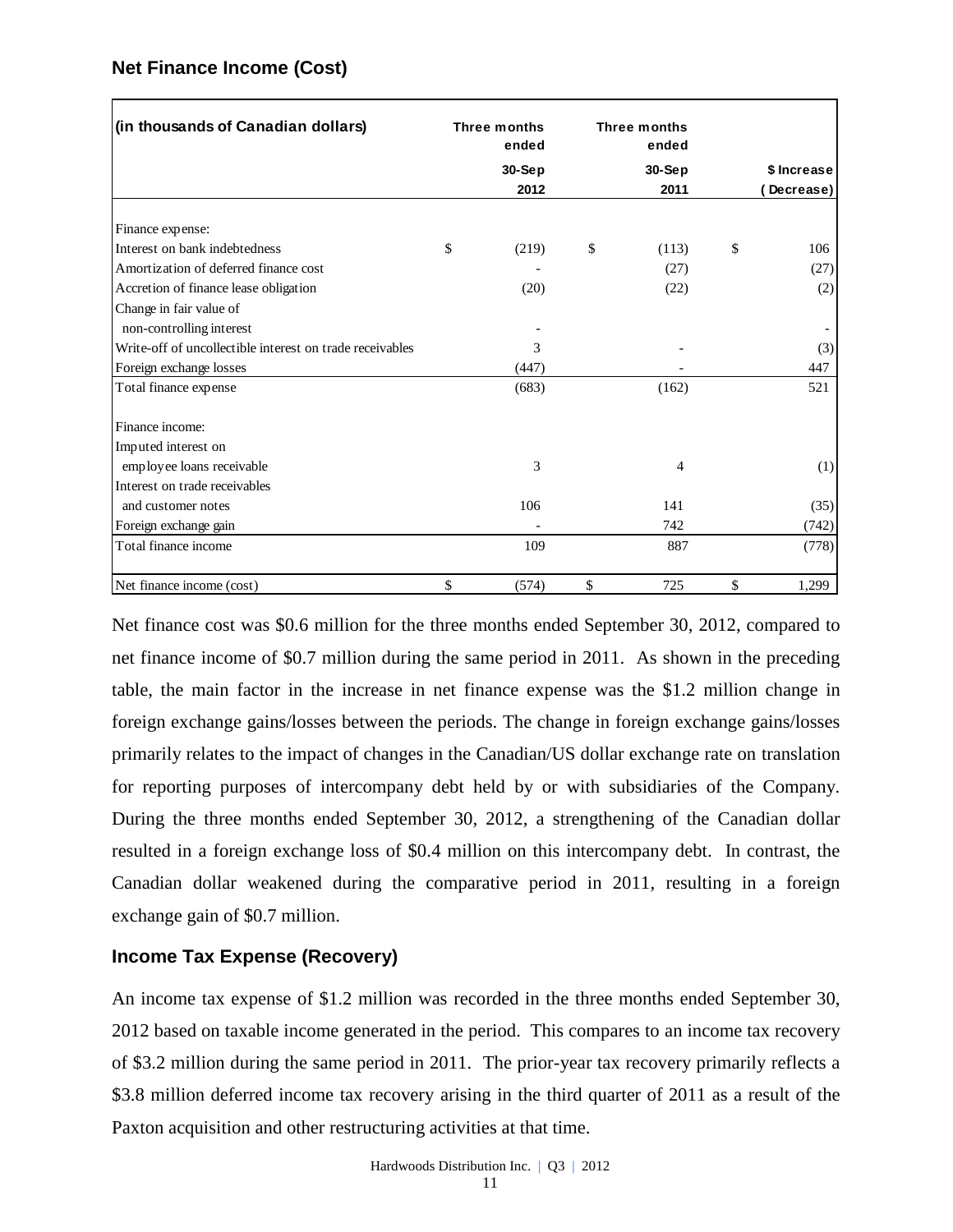### **Profit for the Period**

Profit for the three months ended September 30, 2012 decreased to \$1.3 million, from \$5.6 million during the same period in 2011. The \$4.3 million decrease in profit reflects the \$4.3 million decrease in income tax recovery, the \$1.3 million decrease in net finance income, and a \$0.1 million increase in depreciation, partially offset by the \$1.4 million increase in EBITDA.

## 3.2 Nine Months Ended September 30, 2012 and September 30, 2011

|                                                         | Selected Unaudited Consolidated Financial Information (in thousands of Canadian dollars) |                     |    |                     |    |             |            |  |  |  |  |  |  |
|---------------------------------------------------------|------------------------------------------------------------------------------------------|---------------------|----|---------------------|----|-------------|------------|--|--|--|--|--|--|
|                                                         |                                                                                          | For the nine months |    | For the nine months |    |             |            |  |  |  |  |  |  |
|                                                         |                                                                                          | Ended September 30, |    | Ended September 30, |    | \$ Increase | % Increase |  |  |  |  |  |  |
|                                                         |                                                                                          | 2012                |    | 2011                |    | Decrease)   | (Decrease) |  |  |  |  |  |  |
| <b>Total sales</b>                                      | \$                                                                                       | 231,954             | \$ | 166,120             | \$ | 65,834      | 39.6%      |  |  |  |  |  |  |
| Sales in the US (US\$)                                  |                                                                                          | 164,207             |    | 104,477             |    | 59,730      | 57.2%      |  |  |  |  |  |  |
| Sales in Canada                                         |                                                                                          | 67.369              |    | 63.921              |    | 3,448       | 5.4%       |  |  |  |  |  |  |
| Gross profit                                            |                                                                                          | 41,052              |    | 29,305              |    | 11,747      | 40.1%      |  |  |  |  |  |  |
| Gross profit %                                          |                                                                                          | 17.7%               |    | 17.6%               |    |             |            |  |  |  |  |  |  |
| Operating expenses                                      |                                                                                          | (32,038)            |    | (24, 946)           |    | 7,092       | 28.4%      |  |  |  |  |  |  |
| Profit from operating activities                        |                                                                                          | 9,014               |    | 4.359               |    | 4.655       | 106.8%     |  |  |  |  |  |  |
| Add: Depreciation and amortization                      |                                                                                          | 926                 |    | 669                 |    | 257         | 38.4%      |  |  |  |  |  |  |
| Earnings before interest, taxes, depreciation and       | \$                                                                                       | 9,940               | \$ | 5,028               | S. | 4,912       | 97.7%      |  |  |  |  |  |  |
| amortization and non-controlling interest ("EBITDA")    |                                                                                          |                     |    |                     |    |             |            |  |  |  |  |  |  |
| Add (deduct):                                           |                                                                                          |                     |    |                     |    |             |            |  |  |  |  |  |  |
| Depreciation and amortization                           |                                                                                          | (926)               |    | (669)               |    | 257         | 38.4%      |  |  |  |  |  |  |
| Net finance costs                                       |                                                                                          | (779)               |    | (57)                |    | 722         | 1266.7%    |  |  |  |  |  |  |
| Income tax (expense) recovery                           |                                                                                          | (3,369)             |    | 2.113               |    | 5,482       | 259.4%     |  |  |  |  |  |  |
| Profit for the period                                   | \$                                                                                       | 4,866               | \$ | 6,415               | \$ | (1,549)     | $-24.1%$   |  |  |  |  |  |  |
| Basic profit per share/unit                             | \$                                                                                       | 0.30                | \$ | 0.43                |    |             |            |  |  |  |  |  |  |
| Fully diluted profit per share/unit                     |                                                                                          | 0.30                |    | 0.42                |    |             |            |  |  |  |  |  |  |
| Average Canadian dollar exchange rate for one US dollar |                                                                                          | 1.002               |    | 0.978               |    |             |            |  |  |  |  |  |  |

#### **Sales**

For the nine months ended September 30, 2012 total sales climbed to \$232.0 million, from \$166.1 million in the first nine months of 2011, an increase of \$65.8 million.

This growth came predominantly from our US operations, where sales activity increased by US\$59.7 million. Revenue from the Paxton business, acquired in September 2011, contributed US\$40.6 million of the sales growth, with the remaining US\$19.1 million generated by organic growth from our existing US branch network. The 18.3% organic growth in sales from our US operations reflects improved market conditions, as well as the benefits of strategy implementation as discussed in section 1.0 of this report.

Sales in Canada increased by \$3.4 million, or 5.4%, in the first nine months of 2012, compared to the same period last year.

### **Gross Profit**

Hardwoods Distribution Inc. | Q3 | 2012 Year-to-date gross profit increased to \$41.0 million, from \$29.3 million in the first nine months of 2011. The increase in gross profit reflects higher sales, as well as a slightly higher gross profit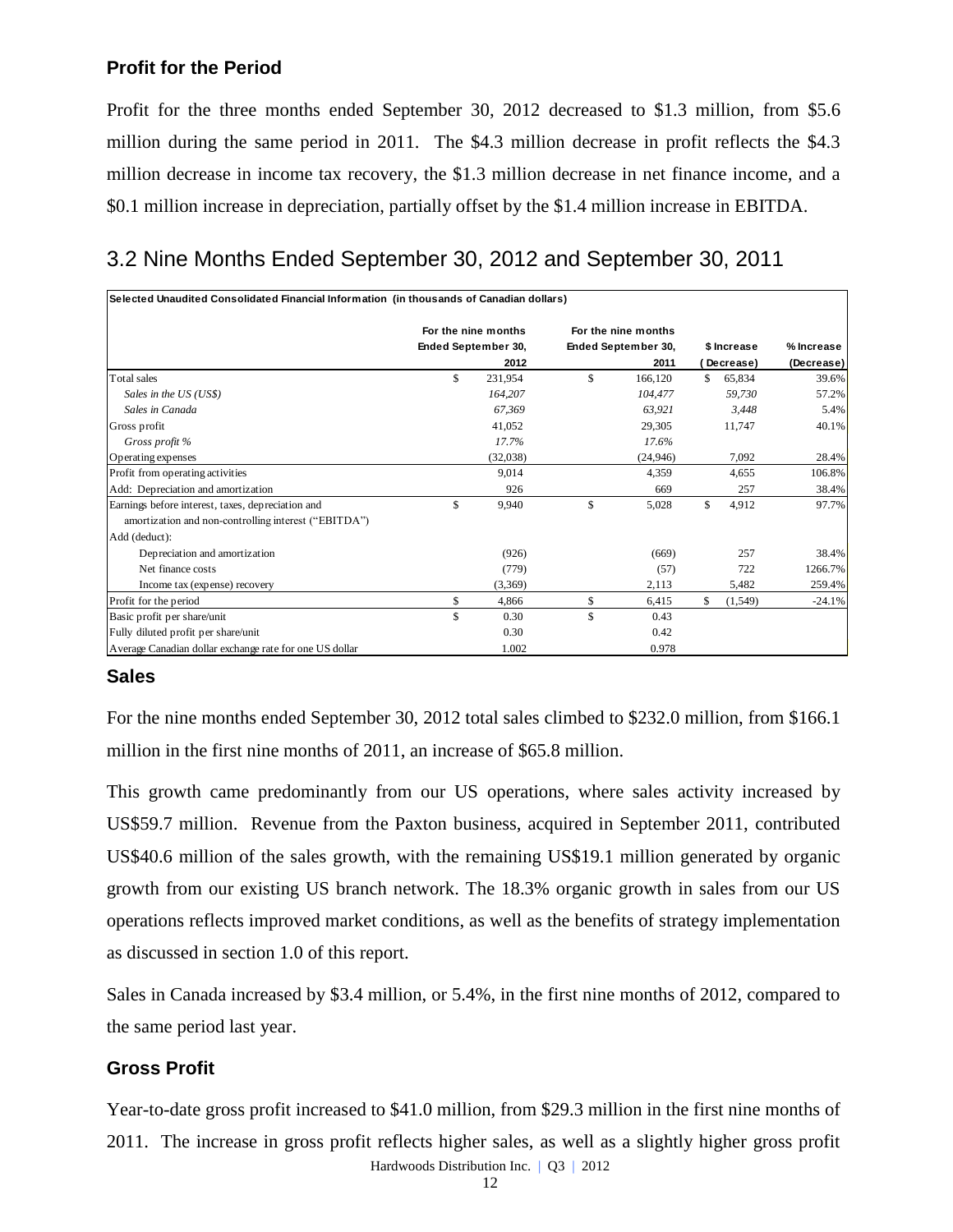margin. As a percentage of sales, gross profit was 17.7% in the first nine months of 2012, compared to 17.6% during the same period in 2011.

### **Operating Expenses**

Operating expenses increased \$7.1 million to \$32.0 million in the first nine months of 2012, from \$24.9 million during the same period in 2011. This increase primarily reflects \$7.2 million of incremental expenses from the acquired Paxton operations. As a percentage of sales, operating expenses in the first nine months of 2012 were 13.8% of sales, compared to 15.0% in 2011. Expenses in the 2011 period included \$0.7 million in costs related to the acquisition of Paxton and costs associated with our conversion to a corporation which were not repeated in the 2012 period.

### **EBITDA**

For the nine months ended September 30, 2012, we increased EBITDA to \$9.9 million, from \$5.0 million during the same period in 2011. The \$4.9 million increase reflects the \$11.7 million increase in gross profit, partially offset by the \$6.8 million increase in operating expenses before depreciation and amortization expense.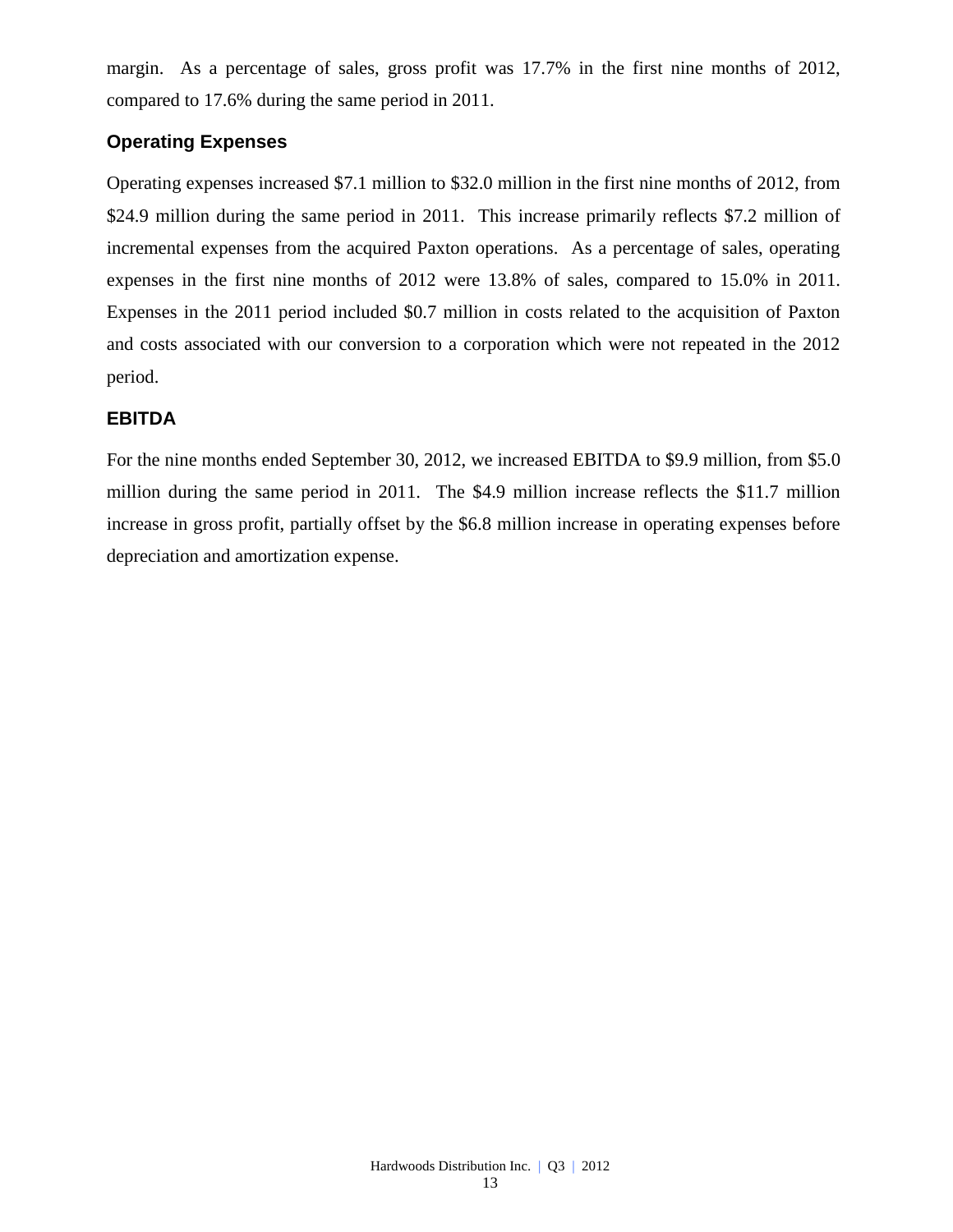### **Net Finance Cost**

| (in thousands of Canadian dollars)                       | Nine months<br>ended | Nine months<br>ended |             |
|----------------------------------------------------------|----------------------|----------------------|-------------|
|                                                          | 30-Sep               | $30-$ Sep            | \$ Increase |
|                                                          | 2012                 | 2011                 | Decrease)   |
| Finance expense:                                         |                      |                      |             |
| Interest on bank indebtedness                            | \$<br>(569)          | \$<br>(359)          | \$<br>210   |
| Amortization of deferred finance cost                    |                      | (125)                | (125)       |
| Accretion of finance lease obligation                    | (61)                 | (70)                 | (9)         |
| Change in fair value of                                  |                      |                      |             |
| non-controlling interest                                 |                      | (546)                | (546)       |
| Write-off of uncollectible interest on trade receivables | (46)                 |                      | 46          |
| Foreign exchange losses                                  | (412)                |                      | 412         |
| Total finance expense                                    | (1,088)              | (1,100)              | (12)        |
| Finance income:                                          |                      |                      |             |
| Imputed interest on                                      |                      |                      |             |
| employee loans receivable                                | 10                   | 12                   | (2)         |
| Interest on trade receivables                            |                      |                      |             |
| and customer notes                                       | 299                  | 400                  | (101)       |
| Reversal of write off of uncollectible interest on       |                      |                      |             |
| trade receivables                                        |                      |                      |             |
| Foreign exchange gain                                    |                      | 631                  | (631)       |
| Total finance income                                     | 309                  | 1043                 | (734)       |
| Net finance cost                                         | \$<br>(779)          | \$<br>(57)           | \$<br>(722) |

Net finance cost was \$0.8 million for the nine months ended September 30, 2012, compared to \$0.1 million during the same period in 2011 as shown in the table above. The main factors in the increase in net finance expense were changes in foreign exchange gains/losses, partly offset by change in the fair value of non-controlling interest.

We reported foreign exchange losses of \$0.4 million in the first nine months of 2012, compared to foreign exchange gains of \$0.6 million in the comparable period in 2011. The net increase in foreign exchange losses primarily relates to the impact of changes in the Canadian/US dollar exchange rate on translation for reporting purposes of intercompany debt held by or with subsidiaries of the Company.

The change in the fair value of the non-controlling interest liability in the first nine months of 2011 was a loss of \$0.6 million. The non-controlling interest was exchanged for common shares in the Company concurrent with Hardwoods' conversion to a corporation on July 1, 2011. As the non-controlling interest did not exist in the nine months ended September 30, 2012, no such fair value adjustment arose in the current-year period.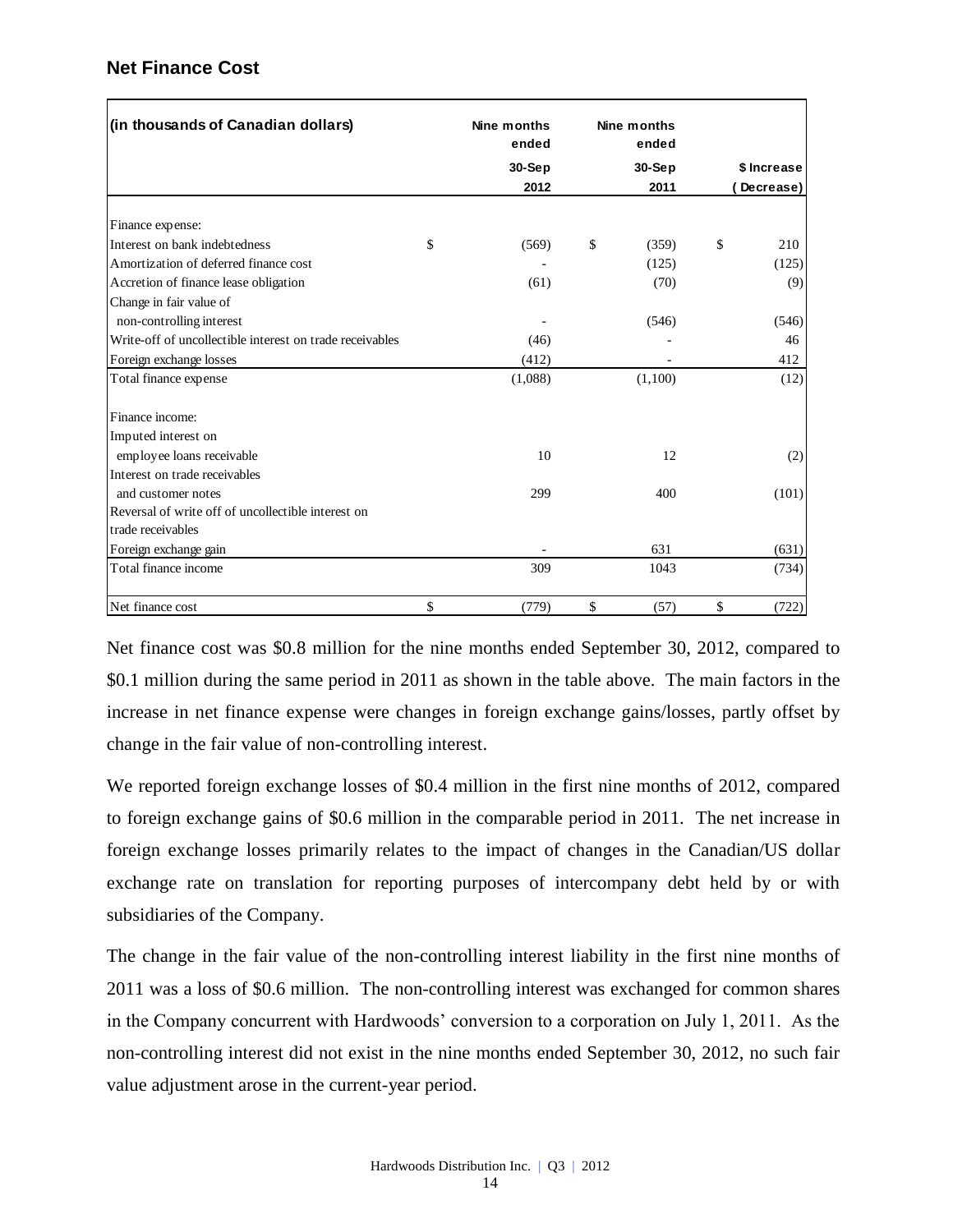### **Income Tax Recovery (Expense)**

An income tax expense of \$3.4 million was recorded in the first nine months of 2012 based on taxable income generated during the period. In the comparative 2011 period, an income tax recovery of \$2.1 million was recorded. This was primarily due to the recognition of a deferred income tax recovery arising from the Paxton acquisition and other restructuring activities in the third quarter of 2011 as previously described in section 3.1 of this report.

### **Profit for the Period**

Profit for the nine months ended September 30, 2012 was \$4.9 million, compared to profit of \$6.4 million during the same period in 2011. The \$1.5 million decrease in profit primarily reflects the \$5.5 million increase in income tax expense, the \$0.7 increase in net finance costs and the \$0.2 million increase in depreciation expense, partially offset by the \$4.9 million increase in EBITDA.

## **4.0 Quarterly Financial Information and Seasonality**

| (in thousands of dollars)                        |               | Q3<br>2012 | Q2<br>2012   |              | Q1<br>2012 |    | Q4<br>2011  |      | Q3<br>2011 |          | Q <sub>2</sub><br>2011 |               | Q1<br>2011  |    | Q4<br>2010 |
|--------------------------------------------------|---------------|------------|--------------|--------------|------------|----|-------------|------|------------|----------|------------------------|---------------|-------------|----|------------|
| Total sales                                      | \$            | 79,862     | \$<br>79,153 | \$           | 72,939     | \$ | 63,899      | - \$ | 57,372 \$  |          | 56,718                 | <sup>\$</sup> | 52,030      | \$ | 46,392     |
| Profit (loss)                                    | \$            | .264       | \$<br>2,377  | \$           | 1,225      | S  | $(350)$ \$  |      | 5,605      | - \$     | 1,511                  |               | $(701)$ \$  |    | (980)      |
| Basic profit (loss) per share or unit            | <sup>\$</sup> | 0.08       | \$<br>0.22   | $\mathbf{s}$ | 0.08       | \$ | $(0.02)$ \$ |      | 0.37       | <b>S</b> | $0.10\,$ \$            |               | $(0.05)$ \$ |    | (0.07)     |
| Fully diluted profit (loss) per share<br>or unit | \$            | 0.08       | \$<br>0.22   | \$           | 0.07       | \$ | $(0.02)$ \$ |      | $0.36$ \$  |          | 0.10                   | -S            | $(0.05)$ \$ |    | (0.07)     |
| <b>EBITDA</b>                                    |               | 3,313      | \$<br>4,065  |              | 2,562      | -8 | 941         |      | 1,928      |          | 2,542                  |               | 558         | S  | (339)      |

The preceding table provides selected quarterly financial information for our eight most recently completed fiscal quarters. This information is unaudited, but reflects all adjustments of a normal, recurring nature which are, in our opinion, necessary to present a fair statement of the results of operations for the periods presented. Quarter-to-quarter comparisons of our financial results are not necessarily meaningful and should not be relied upon as an indication of future performance. Historically, the first and fourth quarters have been seasonally slower periods for our business. In addition, net earnings reported in each quarter may be impacted by changes to the foreign exchange rate of the Canadian and US dollar, changes in the carrying value of deferred income tax assets (which occurred in the three months ended September 30, 2011), changes in the fair value of the non-controlling interest liability prior to July 1, 2011, and the impact of the Paxton acquisition on financial results for the third and fourth quarters of 2011, as well as the first, second and third quarters of 2012.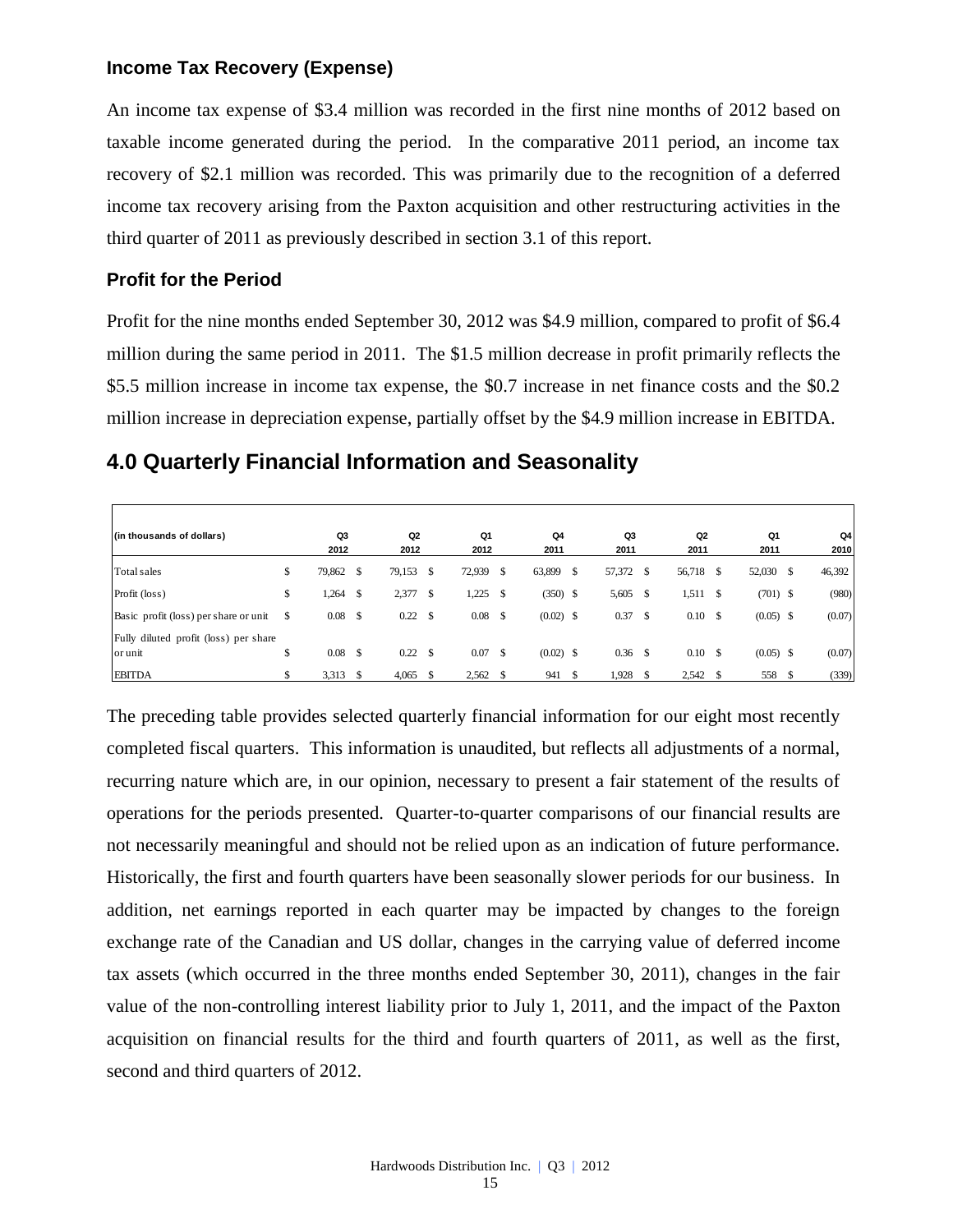# **5.0 Liquidity and Capital Resources**

| Selected Unaudited Consolidated Financial                      |     |         |                                 |            |                                |           |  |           |           |         |
|----------------------------------------------------------------|-----|---------|---------------------------------|------------|--------------------------------|-----------|--|-----------|-----------|---------|
| Information (in thousands of Canadian dollars)                 |     |         |                                 |            |                                |           |  |           |           |         |
|                                                                |     |         | Three months ended September 30 |            | Nine months ended September 30 |           |  |           |           |         |
|                                                                |     | 2012    | 2011                            | \$ Change  |                                | 2012      |  | 2011      | \$ Change |         |
| Cash provided by (used by) operating activities before changes |     |         |                                 |            |                                |           |  |           |           |         |
| in non-cash working capital                                    | \$  | 2.278   | 1.997                           | 281        | \$                             | 8.779 \$  |  | 7.122     |           | 1,657   |
| Changes in non-cash working capital                            |     | (3,886) | (1,100)                         | (2,786)    |                                | (17, 117) |  | (8,259)   |           | (8,858) |
| Net cash provided by (used in) operating activities            |     | (1,608) | 897                             | (2,505)    |                                | (8,338)   |  | (1,137)   |           | (7,201) |
| Net cash provided by (used in) investing activities            |     | (18)    | (13,684)                        | 13.666     |                                | 54        |  | (13, 562) |           | 13,616  |
| Net cash provided by financing activities                      |     | 1.630   | 13.084                          | (11, 454)  |                                | 7.957     |  | 14.982    |           | (7,025) |
| Increase (decrease) in cash                                    |     | 4       | 297                             | (293)      |                                | (327)     |  | 283       |           | (610)   |
| Cash, beginning of period                                      |     | 61      | 29                              | 32         |                                | 392       |  | 43        |           | 349     |
| Cash, end of period                                            | \$. | 65      | 326                             | $(261)$ \$ |                                | 65        |  | 326       |           | (261)   |

# 5.1 Cash Flows from Operating, Investing and Financing Activities

### *Net cash used in operating activities*

Cash used in operating activities was \$1.6 million in the third quarter of 2012, compared to cash provided by operating activities of \$0.9 million during the same period in 2011. Cash provided by operating activities before changes in non-cash working capital increased by \$0.3 million, primarily reflecting the \$1.4 million increase in third quarter EBITDA, partially offset by a \$1.0 million increase in income taxes paid. In addition, investment in non-cash working capital was higher by \$2.8 million in the third quarter of 2012 compared to the same period in the prior year. An analysis of changes in working capital is provided in section 5.2 of this report.

Cash used in operating activities during the nine months ended September 30, 2012 was \$8.3 million, compared to \$1.1 million for the same period in 2011. Cash provided by operating activities, before changes in non-cash working capital, increased by \$1.7 million, primarily reflecting the \$4.9 million increase in EBITDA, partially offset by the \$2.9 million change in income taxes paid/received. Investment made in non-cash working capital increased by \$8.9 million in the nine months ended September 30, 2012 compared to the prior-year period. An analysis of changes in working capital is provided in section 5.2 of this report.

### *Net cash provided by (used in) investing activities*

Net cash used in investing activities decreased by \$13.7 million and \$13.6 million, respectively, in the third quarter and first nine months of 2012 when compared to the same periods in 2011. The change in investing activity reflects the impact of the \$13.7 million business acquisition of Paxton on third quarter 2011 results. Net cash from investing activities also comprises cash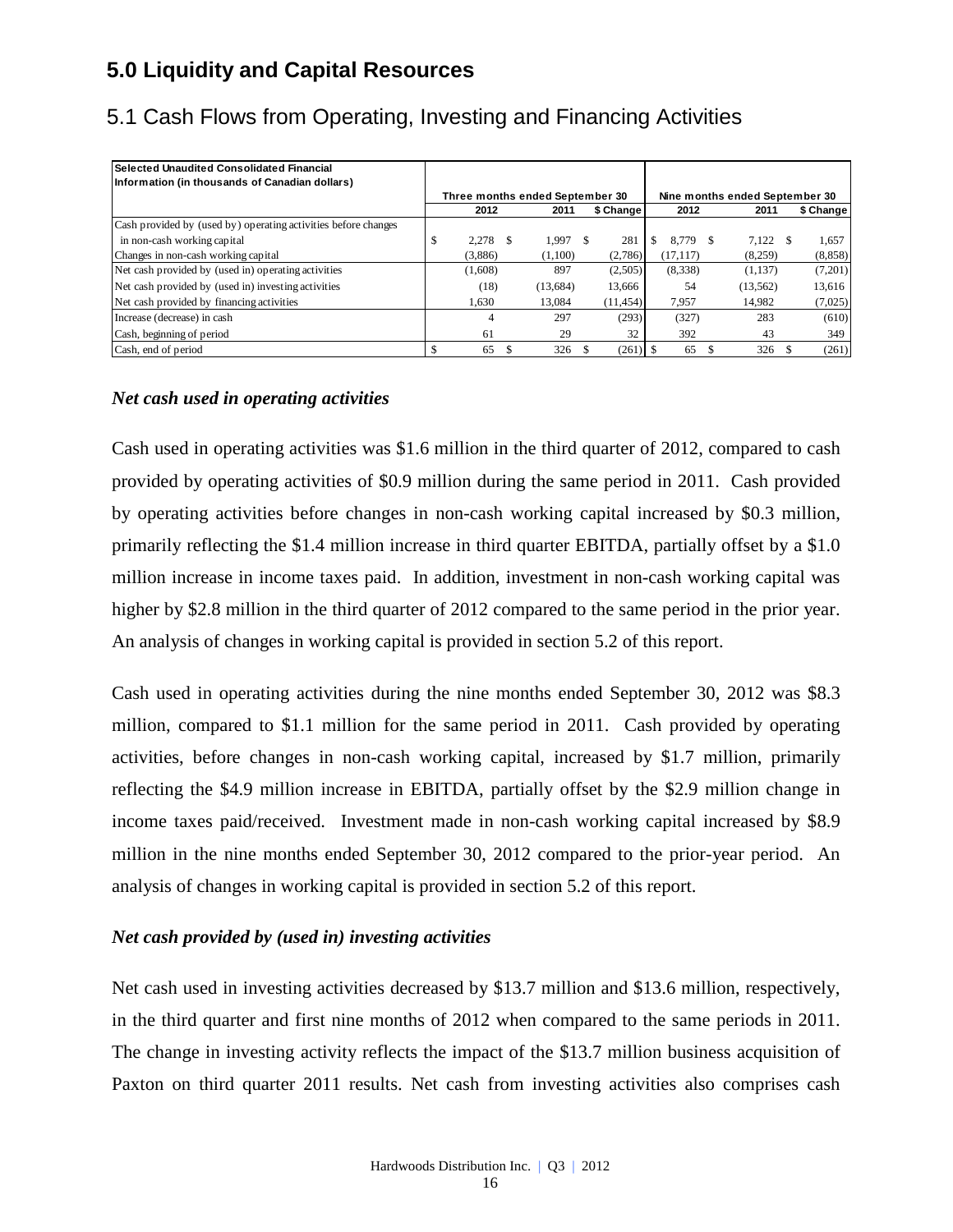collections on long-term receivables and proceeds from disposal of property, plant and equipment, less capital expenditures made to acquire additional property, plant and equipment.

Between 2007 and 2011, capital expenditures were lower than normal, reflecting the closure of 11 branch locations in response to weak economic conditions. These closures freed up additional forklift capacity and reduced our need to purchase replacement forklift equipment. We also decreased many of our discretionary cash outlays for capital items during this period as we emphasized cost reduction and cash conservation. As a result, our total capital expenditures amounted to just \$0.1 million in the year ended December 31, 2010, and \$0.4 million in 2011.

Our acquisition of Paxton on September 19, 2011 increased our future maintenance capital expenditure needs. Unlike other Hardwoods Distribution operations, the Paxton business requires ongoing investment in moulders and other light remanufacturing equipment. The Paxton operations also buy trailers and lease tractor units for use in delivery of product to customers, whereas other Hardwoods operations contract out this freight delivery service to third-party carriers.

In 2012 we have recommenced a rotational forklift replacement program in all our operations and also made some capital investments in our Paxton operations, which together accounted for the majority of the \$0.4 million of capital expenditures recorded in the third quarter of 2012 and the \$0.8 million recorded in the nine months ended September 30, 3012.

We also lease automobiles for the use of outside sales representatives and certain managers. For the year ended December 31, 2011, principle payments on automobile finance lease obligation were \$0.7 million (2010 - \$0.8 million). In the three months ended September 30, 2012, principle payments on automobile finance lease obligation were \$0.2 million (three months ended September 30, 2011 - \$0.2 million), and for the nine months ended September 30, 2012 were \$0.6 million (nine months ended September 30, 2011 - \$0.5 million).

We believe we have made sufficient expenditures to sustain productive capacity of our business as it relates to our needs for property, plant and equipment.

#### *Net cash provided by financing activities*

Net cash provided by financing activities decreased by \$11.4 million and \$7.0 million, respectively, in the third quarter and the first nine months of 2012 when compared to the same periods in 2011. The year-over-year decrease in both periods primarily reflects that additional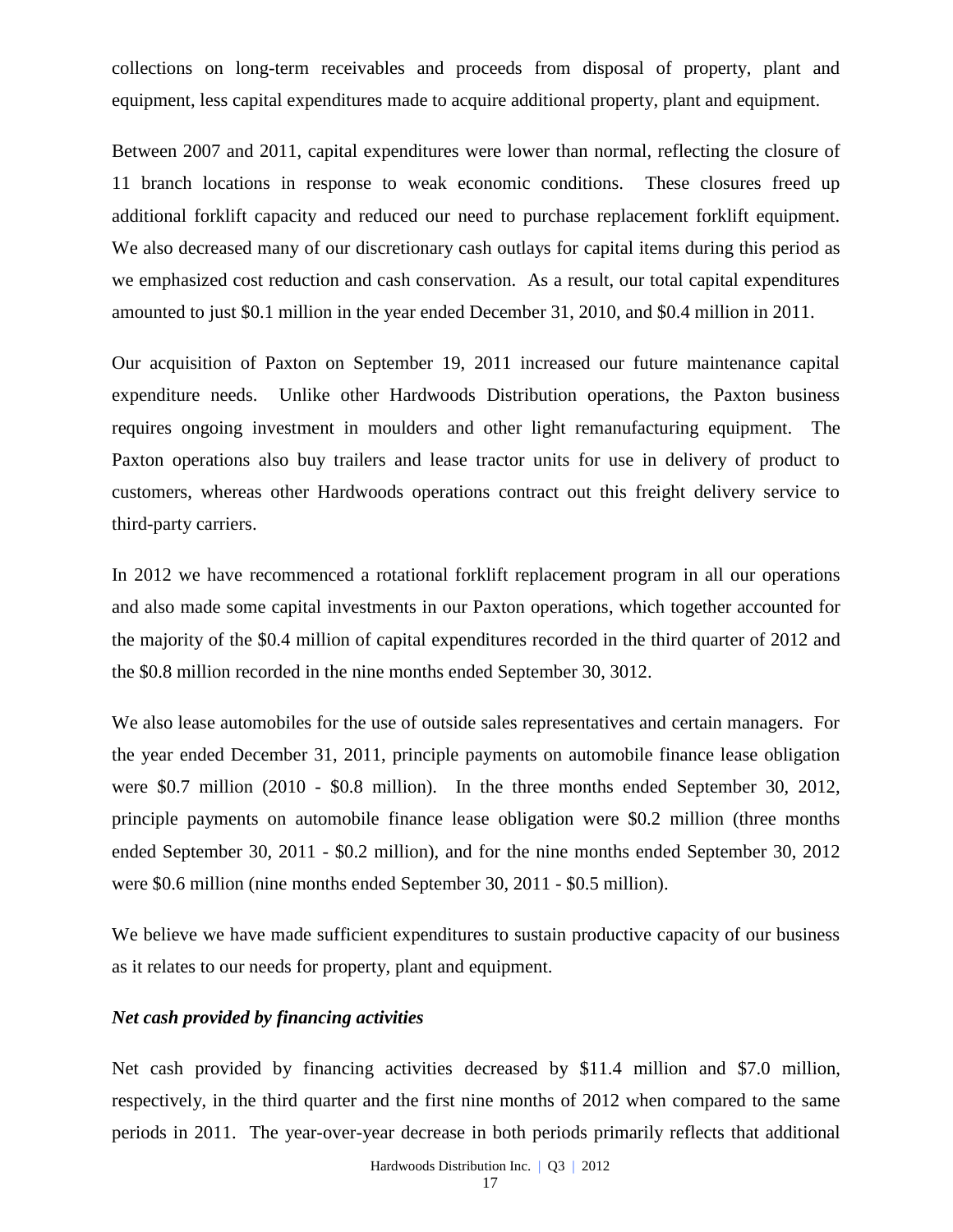bank indebtedness incurred in the 2011 periods to finance the purchase of Paxton, was not incurred in the 2012 periods. The decrease was partially offset by increased bank borrowing in the 2012 period to support higher working capital investment associated with our sales growth.

## 5.2 Working Capital

Our business requires an ongoing investment in working capital, which we consider to be comprised of accounts receivable, inventory, and prepaid expenses, partially offset by provisions and short-term credit provided by suppliers in the form of accounts payable and accrued liabilities. As at September 30, 2012, we had working capital of \$82.5 million, compared to \$72.0 million at September 30, 2011. Most of this increase is attributable to our increased investment in accounts receivable and inventory to support sales growth.

Our investment in working capital fluctuates from quarter-to-quarter based on factors such as seasonal sales demand, strategic purchasing decisions taken by management, and the timing of collections from customers and payments made to our suppliers. Historically the first and fourth quarters are seasonally slower periods for construction activity and therefore demand for hardwood products decreases. As a result, sales and working capital requirements may be lower in these quarters. A summary of changes in our non-cash operating working capital during the three and nine months ended September 30, 2012 and 2011 is provided below.

| (in thousands of Canadian dollars)             |     |               |               |      |                             |             |
|------------------------------------------------|-----|---------------|---------------|------|-----------------------------|-------------|
|                                                |     | Three months  | Three months  |      | Nine months                 | Nine months |
|                                                |     | ended         | ended         |      | ended                       | ended       |
|                                                |     | September 30, | September 30, |      | September 30, September 30, |             |
| Source (use) of funds                          |     | 2012          | 2011          |      | 2012                        | <b>2011</b> |
|                                                |     |               |               |      |                             |             |
| Accounts receivable                            | S   | $(407)$ \$    | 1.737         | - \$ | $(9,441)$ \$                | (6, 532)    |
| Inventory                                      | D   | (4,018)       | (4,377)       |      | (9.923)                     | (6,079)     |
| Prepaid expenses                               | \$. | 218           | (244)         |      | (296)                       | (54)        |
| Provisions                                     |     | (9)           | (32)          |      | (4)                         | (84)        |
| Accounts payable and accrued liabilities       |     | 330           | 1.816         |      | 2.547                       | 4,490       |
| Increase in non-cash operating working capital |     | $(3,886)$ \$  | $(1,100)$ \$  |      | $(17,117)$ \$               | (8,259)     |

Continued compliance with financial covenants under our credit facilities is important to ensure that we have adequate financing available to meet our working capital requirements. The terms of our revolving credit facilities are addressed in section 5.3 of this report.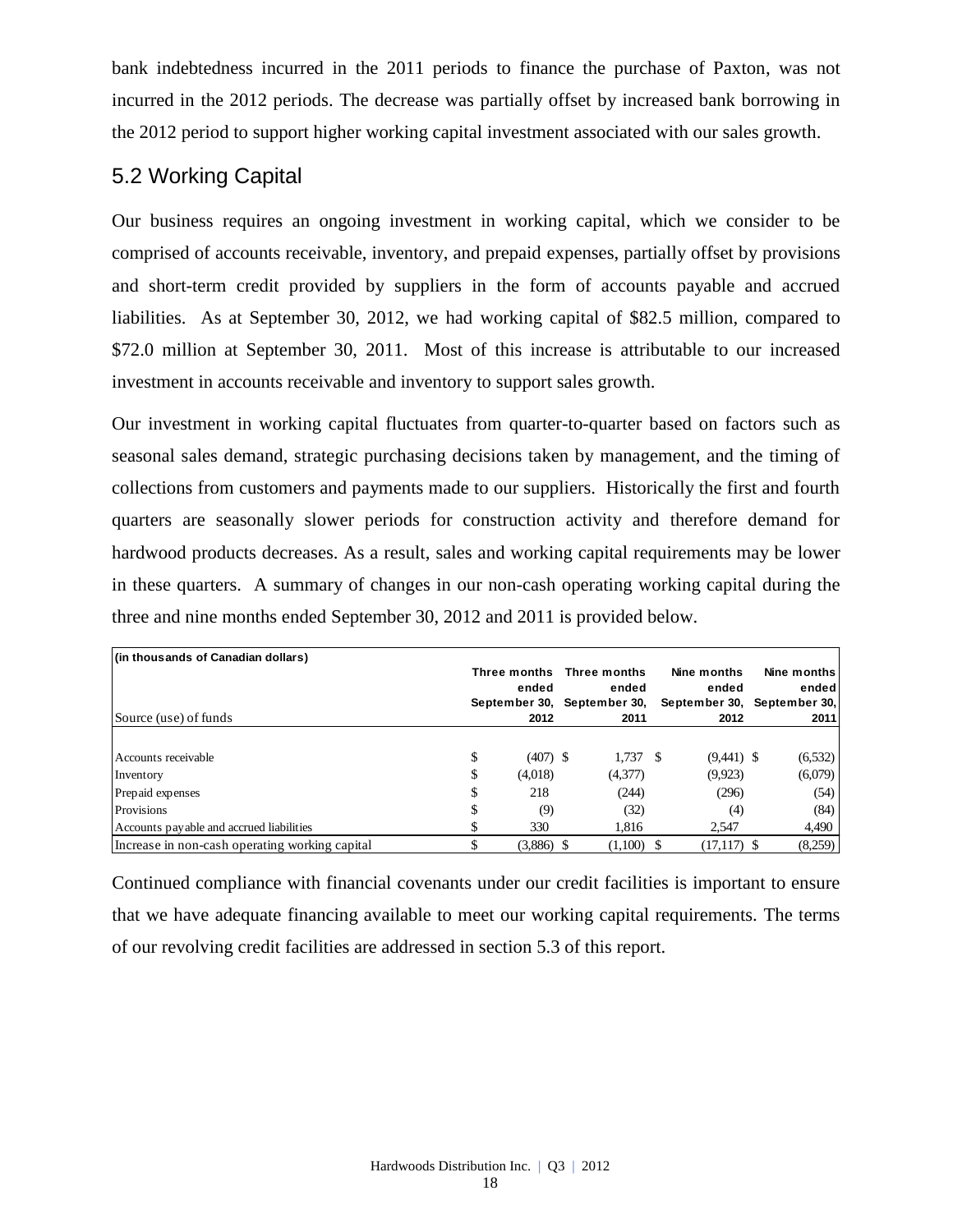# 5.3 Revolving Credit Facilities and Debt Management Strategy

| Selected Unaudited Consolidated Financial Information (in thousands of dollars) |       |                    |    |                   |  |  |  |  |  |  |  |
|---------------------------------------------------------------------------------|-------|--------------------|----|-------------------|--|--|--|--|--|--|--|
|                                                                                 | As at |                    |    |                   |  |  |  |  |  |  |  |
|                                                                                 |       | September 30, 2012 |    | December 31, 2011 |  |  |  |  |  |  |  |
| Cash and cash equivalents                                                       | \$    | (65)               | \$ | (392)             |  |  |  |  |  |  |  |
| <b>Bank</b> indebtedness                                                        |       | 28,830             |    | 19,794            |  |  |  |  |  |  |  |
| Net Debt                                                                        | \$    | 28,765             | .Ъ | 19,402            |  |  |  |  |  |  |  |
| Shareholders' equity                                                            |       | 74,522             |    | 71,899            |  |  |  |  |  |  |  |
| Total Capitalization                                                            |       | 103,287            |    | 91,301            |  |  |  |  |  |  |  |
| Net debt to total capitalization                                                |       | 27.8%              |    | 21.3%             |  |  |  |  |  |  |  |

We consider our capital to be bank indebtedness (net of cash) and shareholder's equity. As shown above, our net debt balance increased by \$9.4 million to \$28.8 million at September 30, 2012, from \$19.4 million at December 31, 2011. This increase in net debt primarily reflects the use of our bank lines to finance additional investment in working capital to support our higher sales. Overall net debt compared to total capitalization stood at 27.8% as at September 30, 2012, compared to 21.3% at December 31, 2011.

We have independent credit facilities in both Canada and the U.S. These facilities may be drawn down to meet short-term financing requirements such as fluctuations in non-cash working capital, and in the case of the Canadian credit facility, to also make capital contributions to our US operating subsidiary. The amount made available under our Canadian and US revolving credit facilities is, from time-to-time, limited to the extent of the value of certain accounts receivable and inventories held by our subsidiaries. Credit facilities also require ongoing compliance with certain credit ratios. A summary of our credit facilities at September 30, 2012 is provided in the following table. At September 30, 2012 the Company had total borrowing capacity of \$16.3 million available for future use and to cover checks issued in excess of funds on deposit (amounting to \$0.7 million) at September 30, 2012.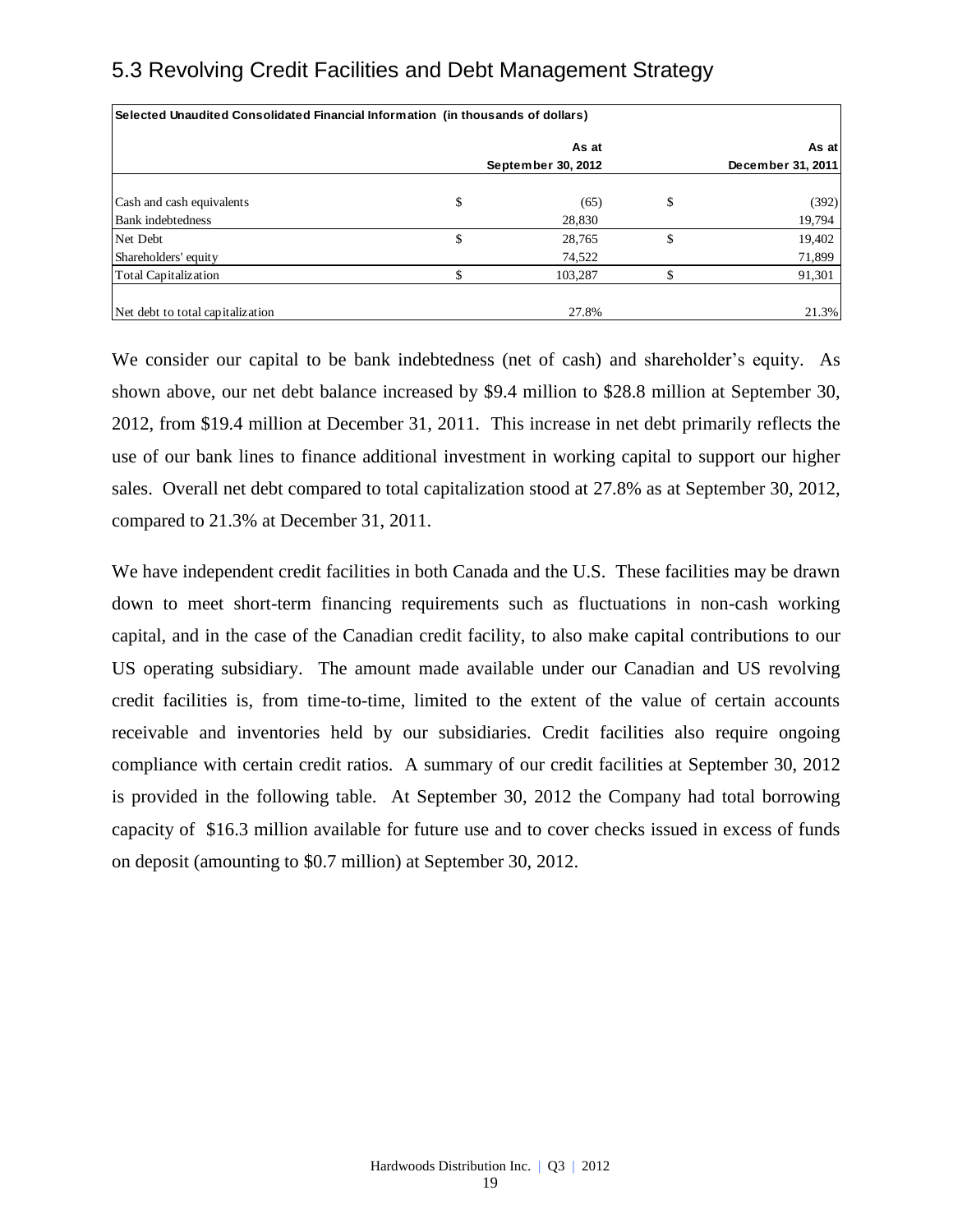| Selected Unaudited Consolidated Financial Information (in thousands of dollars) |                                           |                                      |  |  |  |  |  |  |  |  |  |
|---------------------------------------------------------------------------------|-------------------------------------------|--------------------------------------|--|--|--|--|--|--|--|--|--|
|                                                                                 | <b>Canadian Credit</b><br><b>Facility</b> | <b>US Credit</b><br><b>Facility</b>  |  |  |  |  |  |  |  |  |  |
| Maximum borrowings under credit facility                                        | \$15 million                              | \$29.5 million (US\$30 million)      |  |  |  |  |  |  |  |  |  |
| Credit facility expiry date                                                     | August 7, 2016                            | May 26, 2015                         |  |  |  |  |  |  |  |  |  |
| Available to borrow                                                             | \$15.0 million                            | \$29.5 million (US\$ 30.0 million)   |  |  |  |  |  |  |  |  |  |
| Credit facility borrowings                                                      | \$ 8.4 million                            | \$19.8 million (US\$ 20.1 million)   |  |  |  |  |  |  |  |  |  |
| Unused credit facility available                                                | \$ 6.6 million                            | \$9.7 million (US\$9.9 million)      |  |  |  |  |  |  |  |  |  |
|                                                                                 |                                           |                                      |  |  |  |  |  |  |  |  |  |
| Financial covenants:                                                            |                                           |                                      |  |  |  |  |  |  |  |  |  |
|                                                                                 | Covenant does not apply when              | Covenant does not apply when         |  |  |  |  |  |  |  |  |  |
|                                                                                 | the unused credit facility available      | the unused credit facility available |  |  |  |  |  |  |  |  |  |
|                                                                                 | exceeds \$2.0 million, which it           | exceeds US\$2.5 million, which it    |  |  |  |  |  |  |  |  |  |
|                                                                                 | did at September 30, 2012                 | did at September 30, 2012            |  |  |  |  |  |  |  |  |  |

The terms of the agreements with our lenders provide that dividends cannot be made to our shareholders in the event that our subsidiaries are not compliant with their financial covenants. Our operating subsidiaries were compliant with all required credit ratios as at September 30, 2012. Accordingly there were no restrictions on dividends arising from non-compliance with financial covenants.

Our debt management strategy is to roll and renew (as opposed to repay and retire) our revolving credit facilities in Canada and the US when they expire in August 2016 and May 2015, respectively. We do not intend to restrict future dividends in order to fully extinguish our bank debt obligations upon their maturity. The amount of bank debt that will actually be drawn on our available revolving credit facilities will depend upon the seasonal and cyclical needs of the business, and our cash generating capacity going forward. When making future dividend decisions, we will consider the amount of financial leverage, and therefore bank debt, we believe is appropriate given existing and expected market conditions and available business opportunities. We do not target a specific financial leverage amount. We believe our current credit facilities are sufficient to finance our working capital needs and strategy.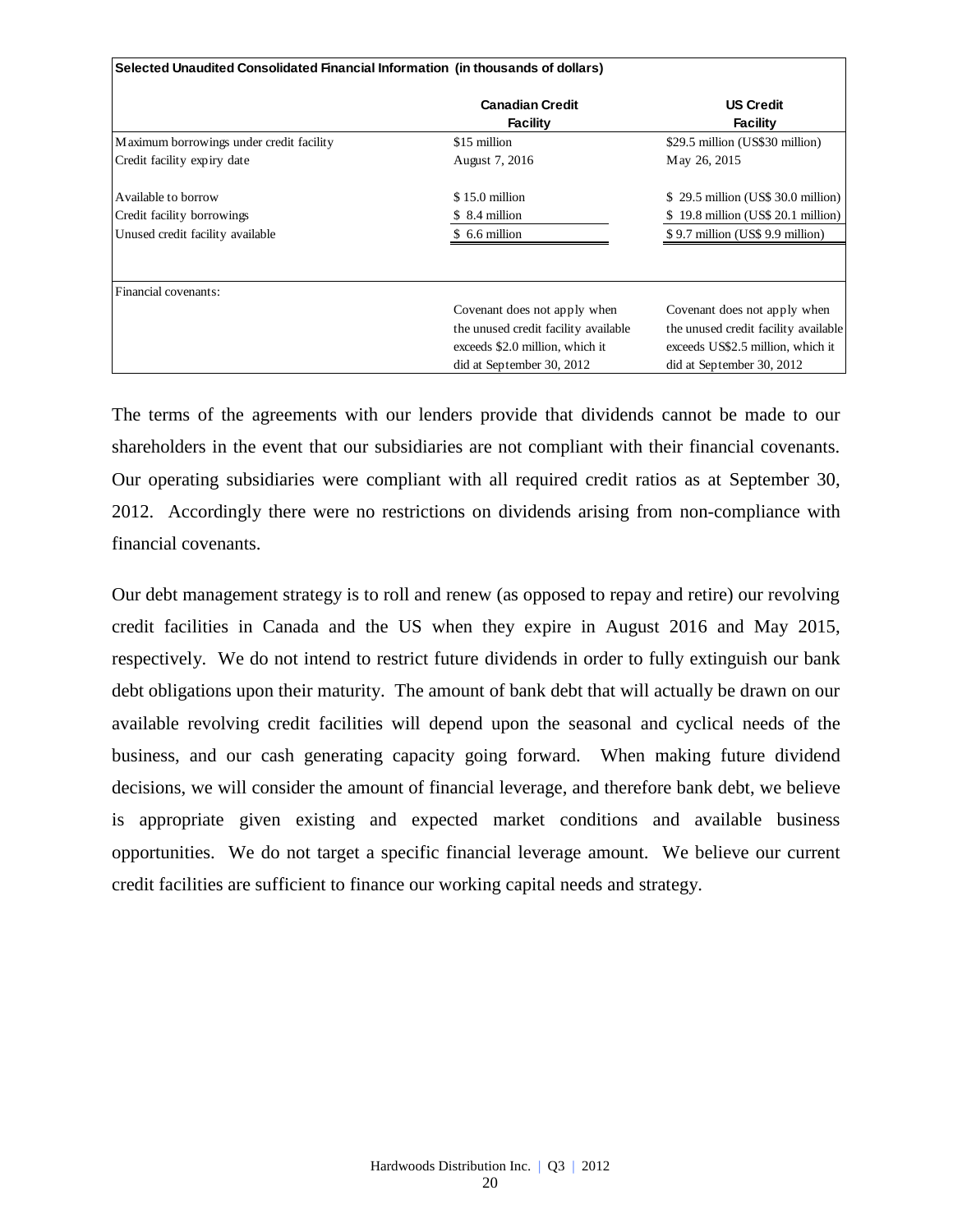## 5.4 Contractual Obligations

The table below sets forth our contractual obligations as at September 30, 2012. These obligations relate to leases on various premises and automobiles, and become due in the fiscal years indicated.

| (in thousands of Canadian dollars) |  |                                     |  |      |  |      |  |      |  |       |  |            |
|------------------------------------|--|-------------------------------------|--|------|--|------|--|------|--|-------|--|------------|
|                                    |  |                                     |  |      |  |      |  |      |  |       |  | 2017 and   |
| Total                              |  | 2012                                |  | 2013 |  | 2014 |  | 2015 |  | 2016  |  | thereafter |
|                                    |  |                                     |  |      |  |      |  |      |  |       |  |            |
| 17.226                             |  | 1,506 \$ 5,775 \$ 4,973 \$ 3,165 \$ |  |      |  |      |  |      |  | 1.496 |  |            |

## 5.5 Off-Balance Sheet Arrangements

The Company has no off-balance sheet arrangements.

## 5.6 Financial Instruments

Financial assets include cash and cash equivalents and current and long-term receivables which are measured at amortized cost. Financial liabilities include bank indebtedness, accounts payable and accrued liabilities, income taxes payable and finance lease obligations which are measured at amortized cost. The carrying values of our cash and cash equivalents, accounts receivable, income taxes payable, accounts payable and accrued liabilities approximate their fair values due to the relatively short period to maturity of the instruments. The fair value of long-term receivables and finance lease obligations are not expected to differ materially from carrying value given the interest rate being charged. The carrying values of the credit facilities approximate their fair values due to the existence of floating market-based interest rates.

# 5.7 Share Data

As at November 5, 2012, the date of this MD&A, we had 16,176,087 common shares issued and outstanding. In addition, at November 5, 2012 we had 82,630 performance shares and 279,979 restricted shares outstanding under the terms of our long-term incentive plan. The performance and restricted shares can be settled in common shares of the Company issued from treasury, shares purchased by the Company in the market, or in an amount of cash equal to the fair value of our common shares, or any combination of the foregoing. The restricted and performance shares vest over periods of up to three years and we intend to issue common shares from treasury to settle these obligations as they vest.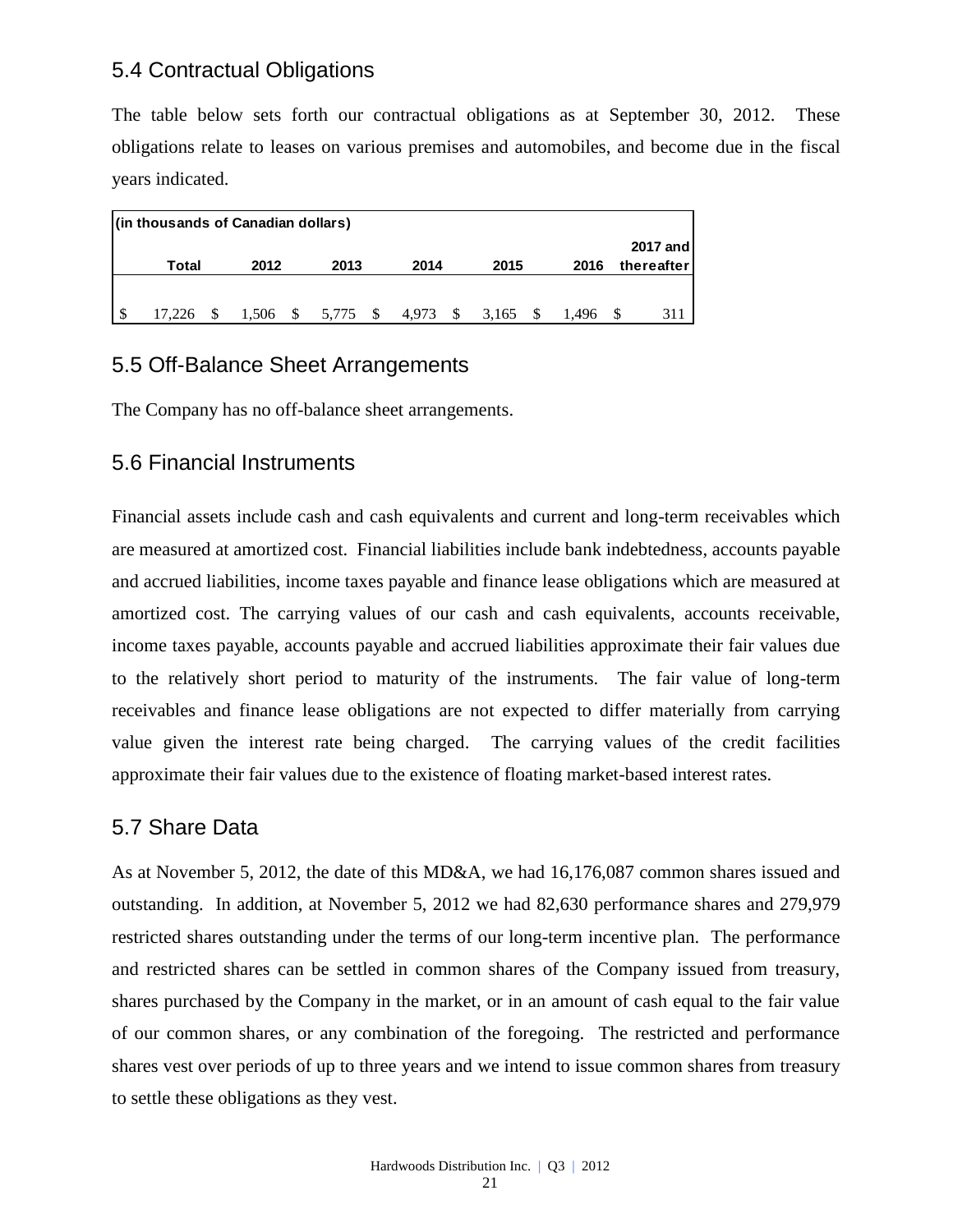## 5.8 Dividends

In the third quarter of 2012, we declared a quarterly dividend of \$0.03 per share, which was paid on October 31, 2012 to shareholders of record as at October 19, 2012. On November 5, 2012 we declared a quarterly dividend of \$0.03 per share, payable on January 31, 2013 to shareholders of record as at January 18, 2013. The Board regularly assesses the Company's dividend strategy, giving due consideration to anticipated cash needs for additional working capital to support growing the business, appropriate debt levels, acquisition opportunities which may be available, expected market conditions and demand for our products, and other factors.

## **6.0 Related Party Transactions**

Two of our Company directors are senior officers of Sauder Industries Limited ("SIL"). For the three months ended September 30, 2012, sales of \$39,000 were made to affiliates of SIL, and purchases of \$3,000 were made from affiliates of SIL. For the nine months ended September 30, 2012, sales of \$0.1 million were made to affiliates of SIL, and purchases of \$29,000 were made from affiliates of SIL. These sales and purchases took place at prevailing market prices.

# **7.0 Critical Accounting Estimates & Adoption of Changes in Accounting Policies**

## 7.1 Critical Accounting Estimates

The preparation of financial statements in accordance with IFRS requires that we make estimates and assumptions that can have a material impact on our results of operations as reported on a periodic basis. We base our estimates and assumptions on past experience and other factors that are deemed reasonable under the circumstances. Actual results could differ from these estimates. The critical estimates used in preparing our financial statements are:

*Accounts Receivable Provision*: Due to the nature of our business and the credit terms we provide to our customers, we anticipate that a certain portion of required customer payments will not be made, and we maintain an allowance for these doubtful accounts. The allowance is based on our estimate of the potential of recovering our accounts receivable, and incorporates current and expected collection trends.

*Valuation of Inventories:* We anticipate that the net realizable value of our inventory could be affected by market shifts or damage to our products. Our inventory is valued at the lower of cost and net realizable value.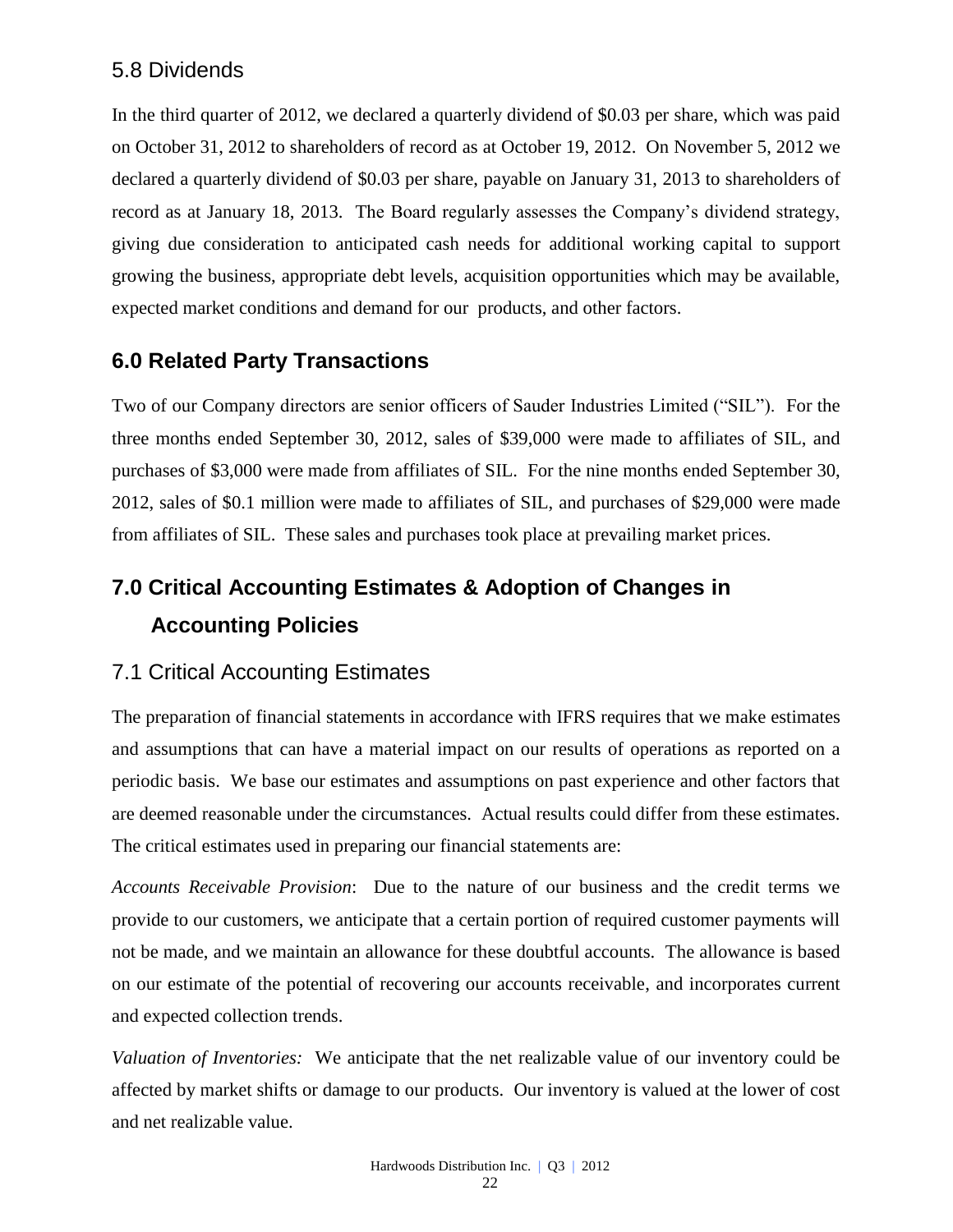*Deferred income Taxes:* We are required to make estimates and assumptions regarding future business results, as well as the amount and timing of certain future discretionary tax deductions available to us. These estimates and assumptions can have a material impact upon the amount of deferred income tax assets and liabilities that we recognize.

## 7.2 Adoption of New Accounting Standards

We note that the standard-setting bodies that determine IFRS have significant ongoing projects that could impact the IFRS accounting policies that we have selected. The impact of any new IFRS standards or interpretations will be evaluated as they are drafted and published. New standards and interpretations that have been identified but have yet to be adopted are:

#### *IFRS 9 - Financial Instruments*

In November 2009, the IASB issued IFRS 9 - *Financial Instruments*, which is the first step in its project to replace IAS 39 - *Financial Instruments: Recognition and Measurement*. IFRS 9 establishes the measurement and classification of financial assets. Under IFRS 9, financial assets are measured either at fair value through earnings or at amortized cost if certain conditions are met. The effective date of this standard is January 1, 2015, but early adoption is permitted. We will apply this standard to our financial statements beginning on January 1, 2015. We are currently evaluating the impact of IFRS 9 on our financial statements.

#### *IFRS 10 – Consolidated Financial Statements*

In May 2011, the IASB issued IFRS 10 – *Consolidated Financial Statements*. The objective of IFRS 10 is to establish principles for the presentation and preparation of consolidated financial statements when an entity controls one or more other entities. The effective date of this standard is January 1, 2013, but early adoption is permitted. We will apply this standard to our financial statements beginning on January 1, 2013. The adoption of IFRS 10 is not expected to have a significant impact on our consolidated financial statements.

#### *IFRS 12 – Disclosure of Interests in Other Entities*

Hardwoods Distribution Inc. | Q3 | 2012 In May 2011, the IASB issued IFRS 12 – *Disclosure of Interests in Other Entities*. The objective of IFRS 12 is to require the disclosure of information that enables users of financial statements to evaluate the nature of, and risks associated with, its interests in other entities and the effects of those interests on its financial position, financial performance and cash flows. The effective date of this standard is January 1, 2013, but early adoption is permitted. We will apply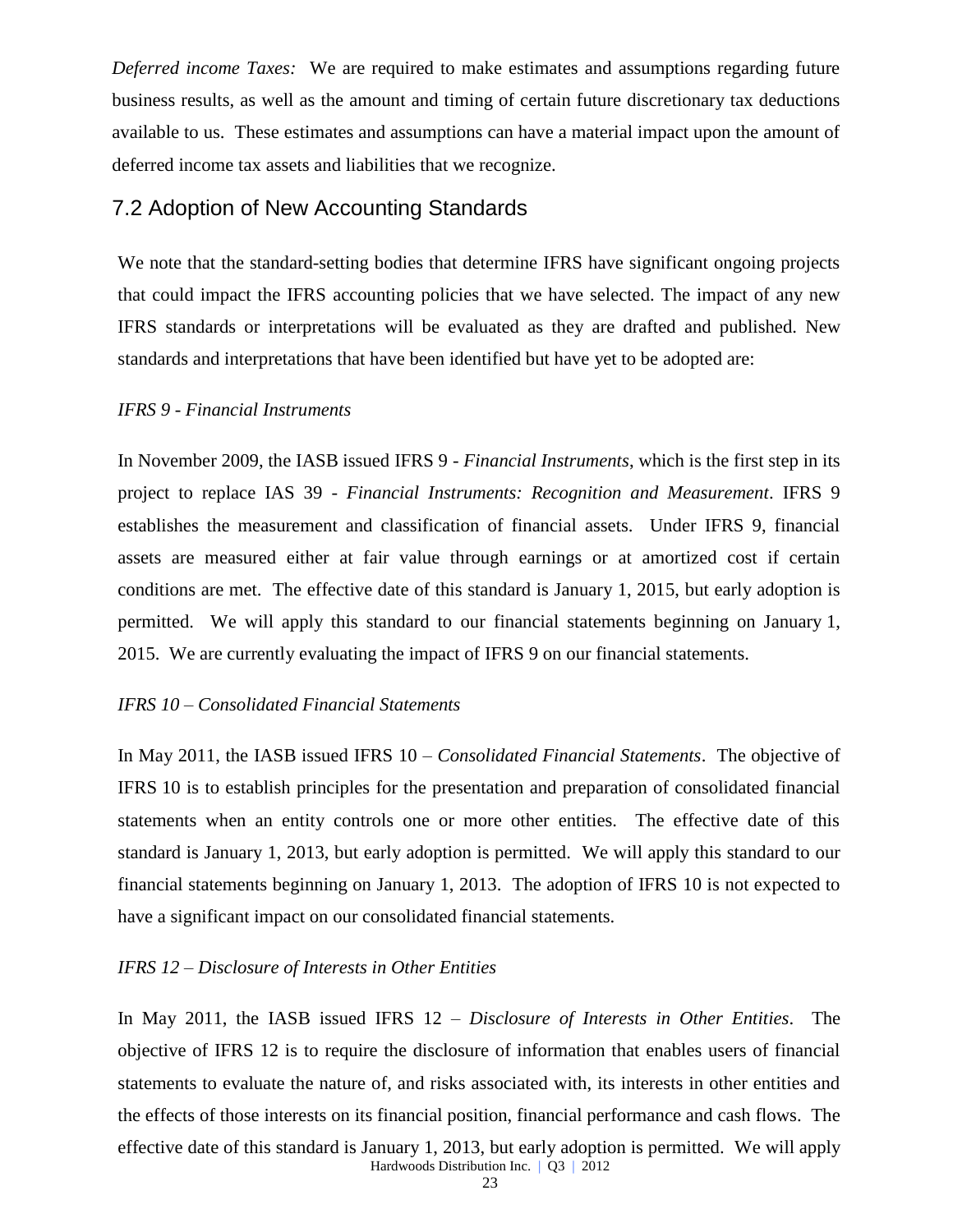this standard to our financial statements beginning on January 1, 2013. We are currently evaluating the impact of IFRS 12 on our financial statements.

#### *IFRS 13 – Fair Value Measurement*

In May 2011, the IASB issued IFRS 13 – *Fair Value Measurement*. The objective of IFRS 13 is to define fair value, set out in a single IFRS framework for measuring fair value, and establish disclosure requirements regarding fair value measurements. The effective date of this standard is January 1, 2013, but early adoption is permitted. We will apply this standard to our financial statements beginning on January 1, 2013. We are currently evaluating the impact of IFRS 13 on our financial statements.

### **8.0 Risks and Uncertainties**

We are exposed to a number of risks and uncertainties in the normal course of business that could have a negative effect on our financial condition or results of operations. We identified significant risks that we were aware of in our Annual Information Form dated March 9, 2012, and in our Information Circular dated March 28, 2012. Both documents are available to readers at [www.sedar.com.](http://www.sedar.com/)

On September 27, 2012 an unfair trade petition was filed in the United States with respect to imported hardwood plywood from China. The action was filed by the Coalition for Fair Trade of Hardwood Plywood (CFTHP), an association of U.S. manufacturers of hardwood and decorative plywood. The petition, filed with the U.S. Department of Commerce and the U.S. International Trade Commission, alleges that imports of Chinese manufactured hardwood plywood are sold in the United States at prices below cost, and are subsidized by the Government of China. The petition claims that U.S. manufacturers of hardwood and decorative plywood have suffered material competitive injury and that the industry continues to be threatened by further injury from Chinese imports. The filing requests that the U.S. Government investigate, and seeks antidumping and countervailing duty in excess of 300 percent to be applied against the value of imported hardwood plywood originating from China. In announcing the filing, the CFTHP indicated it expects a preliminary ruling to be implemented by Spring 2013 and a final ruling by late Fall 2013.

Hardwoods sells hardwood plywood, lumber and related sheet goods and specialty wood products to customers in North America. Our strategy includes selling both imported and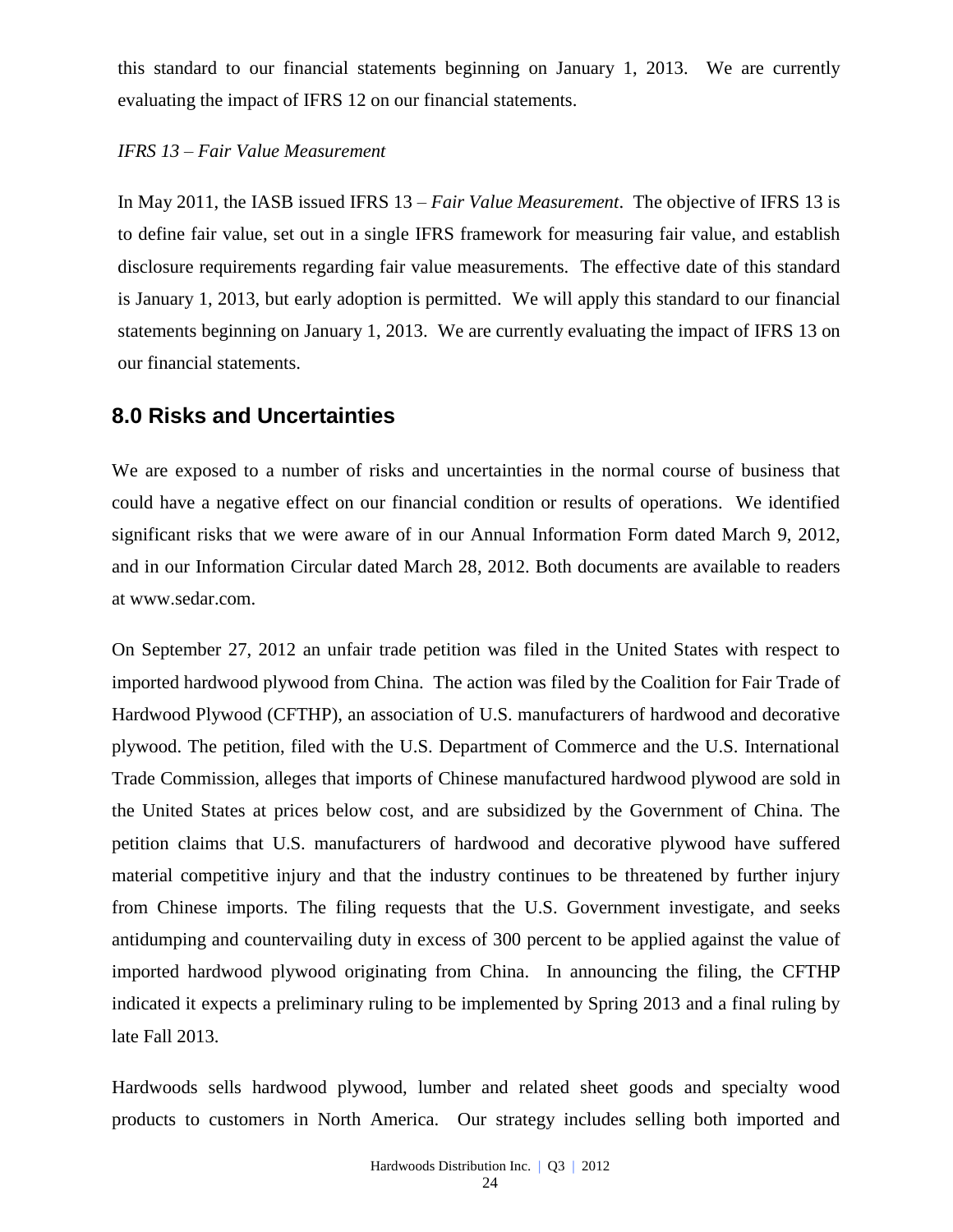domestically produced hardwood plywood to satisfy demand from Hardwoods customers. The majority of the imported hardwood plywood which is sold by Hardwoods is sourced from China. If trade duties were levied against Chinese hardwood plywood, this would impact our business in the United States. These impacts may include material changes to the selling prices, margins, and/or product supply availability of both imported and domestically manufactured hardwood plywood. We are currently analyzing the trade petition filing, however, the resulting impact on markets, and therefore on our business, cannot be determined at this time. It is estimated that sales of hardwood plywood imported from China for resale to the Company's customers located in the United States comprised approximately 14.6% of Hardwoods total revenues in the third quarter of 2012 and 13.5% in the first nine months of 2012.

## **9.0 Internal Control over Financial Reporting**

Our management is responsible for establishing and maintaining adequate disclosure controls and procedures ("DC&P") and internal control over financial reporting ("ICFR"). Any systems of DC&P and ICFR, no matter how well designed, have inherent limitations. Therefore, even those systems determined to be effective can provide only reasonable assurance with respect to information required to be disclosed and financial statement preparation and presentation. There have been no changes in our ICFR during the quarter ended September 30, 2012 that have materially affected, or are reasonably likely to materially affect, our ICFR.

### **10.0 Note Regarding Forward Looking Information**

Certain statements in this MD&A contain forward-looking information within the meaning of applicable securities laws in Canada ("forward-looking information"). The words "anticipates", "believes", "budgets", "could", "estimates", "expects", "forecasts", "intends", "may", "might", "plans", "projects", "schedule", "should", "will", "would" and similar expressions are often intended to identify forward-looking information, although not all forward-looking information contains these identifying words.

The forward-looking information in this MD&A includes, but is not limited to: our perspective that forecasters predict that US housing starts will continue to benefit from stabilizing house prices, low mortgage rates and near record low home inventories over the next year, and are predicting rates of growth for 2013 similar to those experienced in 2012; our perspective that given that hardwood products are typically applied at the final stages of house construction (typically 9 to 12 months after house construction starts), we expect to see higher demand for our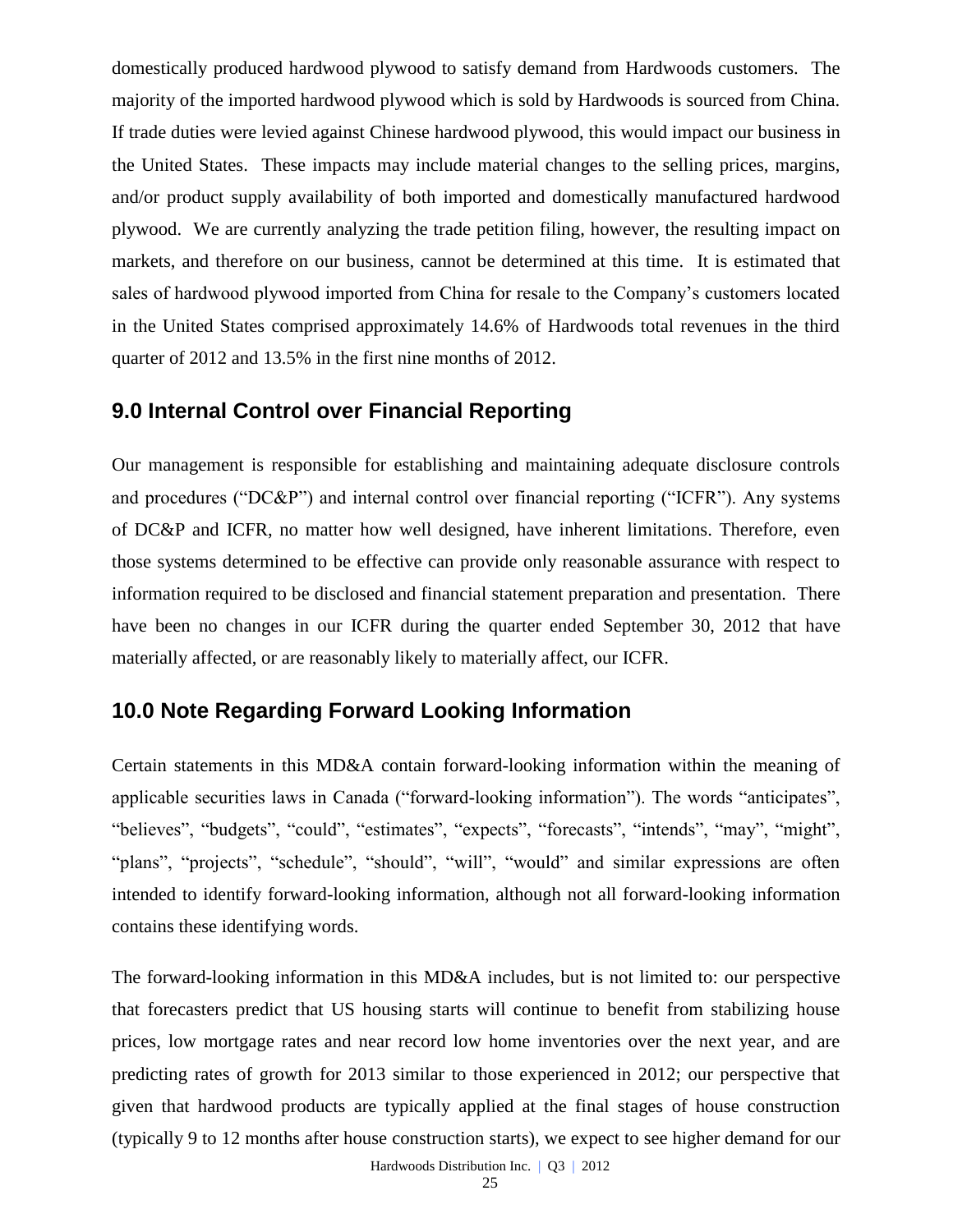products continuing well into 2014; our view that the outlook for the US repair and remodeling market is also positive with growth of 5% or better forecast for 2013 by Harvard's Joint Center for Housing Studies; our evaluation that indicators for commercial construction are for continued steady growth of 2% to 5% in 2013; our opinion that the positive outlook for the US market is tempered by fragility in the broader US economy and ongoing concerns related to high unemployment, high levels of US government debt and the risk of macro shock from Europe's debt crisis; our caution that in addition, on September 27, 2012, an antidumping and countervailing duty case was initiated in the US against imported hardwood plywood panels produced in China, that if trade duties were levied against Chinese hardwood plywood, this would impact upon our business in the United States, that these impacts may include material changes to the selling prices, margins, and/or product supply availability of both imported and domestically manufactured hardwood plywood., that we are closely monitoring proceedings in the trade dispute and investigating a range of alternative supply solutions for our customers should it become necessary, that the resulting impact on markets and therefore on Hardwoods business cannot be determined at this time and that we estimate that sales of hardwood plywood imported from China for resale to the Company's customers located in the United States comprised approximately 14.6% of Hardwoods total revenues in the third quarter of 2012 and 13.5% in the first nine months of 2012; our perspective that the outlook for the Canadian market is also cautious with housing starts expected to decline slightly in 2013 according to the Canada Mortgage and Housing Corporation; our view that modest growth is expected to continue in the Canadian renovation and commercial construction markets in the range of 3% to 4% annually; that given the mixed market influences, we intend to continue to focus on capturing available market related growth and to rely on our strategies to drive ongoing performance improvements; specifically, we will continue to: strengthen our presence in the commercial and institutional construction markets, leverage our ability to source high-quality products from international markets, and Solidify and further expand our presence in selected geographic markets where we see opportunities for growth; our view that key priorities for the balance of the year will be to continue executing our growth and operating strategies, including seeking out acquisition opportunities that further increase shareholder value; our opinion that the North American residential construction market, which is a key market for the hardwood products we distribute, is now experiencing a recovery after a significant economic downturn, that current levels of housing and construction activity remain low relative to both historical norms and expected longer-term population and housing trends, and accordingly that we believe that as the economic recovery strengthens, prospects for our industry are attractive; that our debt management strategy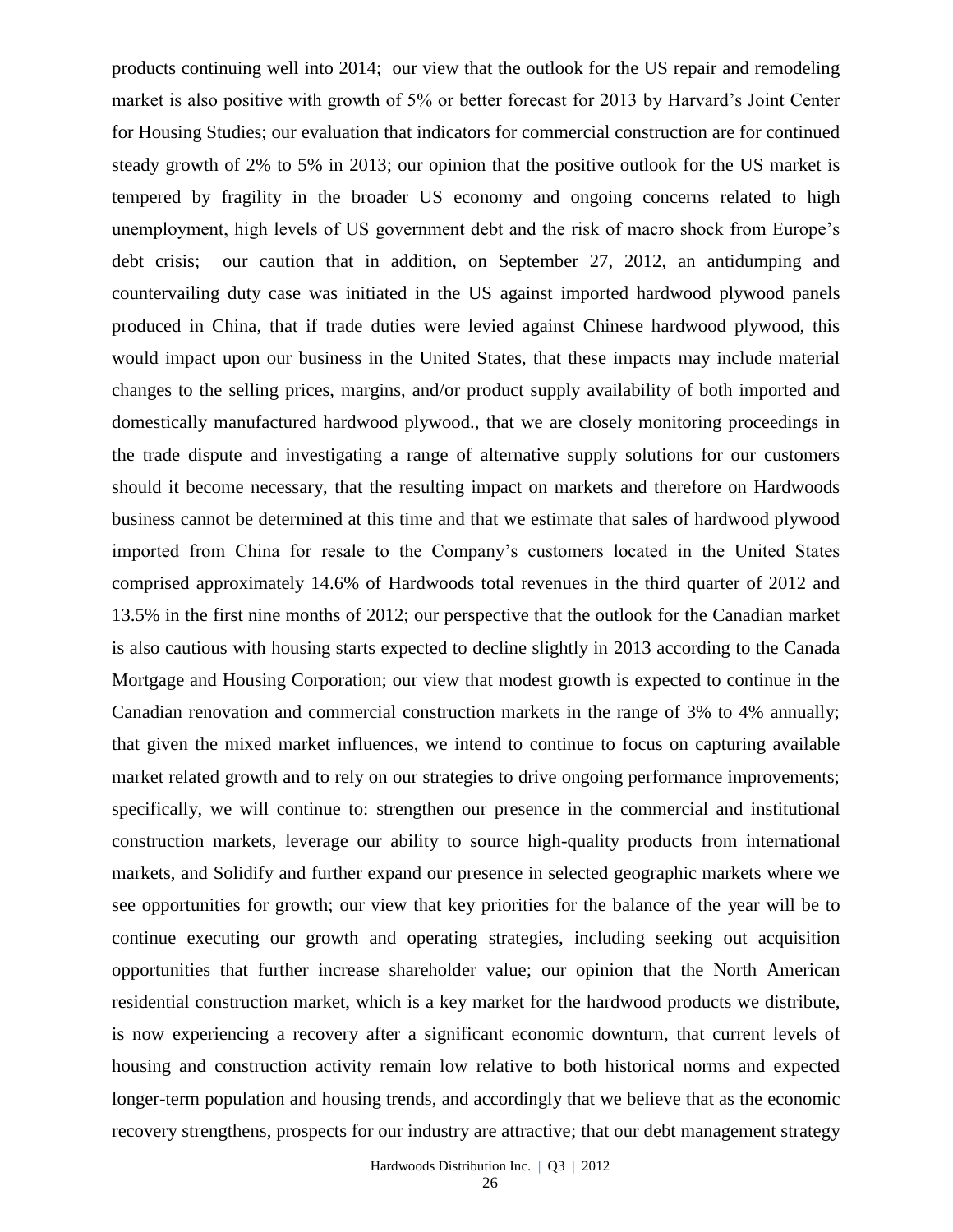is to roll and renew (as opposed to repay and retire) our revolving credit facilities in Canada and the US when they expire in August 2016 and May 2015, respectively; that we do not intend to restrict future dividends in order to fully extinguish our bank debt obligations upon their maturity; that the amount of bank debt that will actually be drawn on our available revolving credit facilities will depend upon the seasonal and cyclical needs of the business, and our cash generating capacity going forward; that when making future dividend decisions, we will consider the amount of financial leverage, and therefore bank debt, we believe is appropriate given existing and expected market conditions and available business opportunities, that we do not target a specific financial leverage amount; that we believe our current credit facilities are sufficient to finance our working capital needs and strategy; and that we intend to issue common shares from treasury to settle obligations under our long term incentive plan as they vest.

The forecasts and projections that make up the forward-looking information are based on assumptions which include, but are not limited to: there are no material exchange rate fluctuations between the Canadian and US dollar that affect our performance; the general state of the economy does not worsen; we do not lose any key personnel; there are no decreases in the supply of, demand for, or market values of hardwood lumber or sheet goods that harm our business; we do not incur material losses related to credit provided to our customers; our products are not subjected to negative trade outcomes; we are able to sustain our level of sales and EBITDA margins; we are able to grow our business long term and to manage our growth; there is no new competition in our markets that leads to reduced revenues and profitability; we do not become subject to more stringent regulations; importation of products manufactured with hardwood lumber or sheet goods does not increase and replace products manufactured in North America; our management information systems upon which we are dependent are not impaired; our insurance is sufficient to cover losses that may occur as a result of our operations; and, the financial condition and results of operations of our business upon which we are dependent is not impaired.

The forward-looking information is subject to risks, uncertainties and other factors that could cause actual results to differ materially from historical results or results anticipated by the forward-looking information. The factors which could cause results to differ from current expectations include, but are not limited to: exchange rate fluctuations between the Canadian and US dollar could affect our performance; our results are dependent upon the general state of the economy; we depend on key personnel, the loss of which could harm our business; decreases in the supply of, demand for, or market values of hardwood lumber or sheet goods could harm